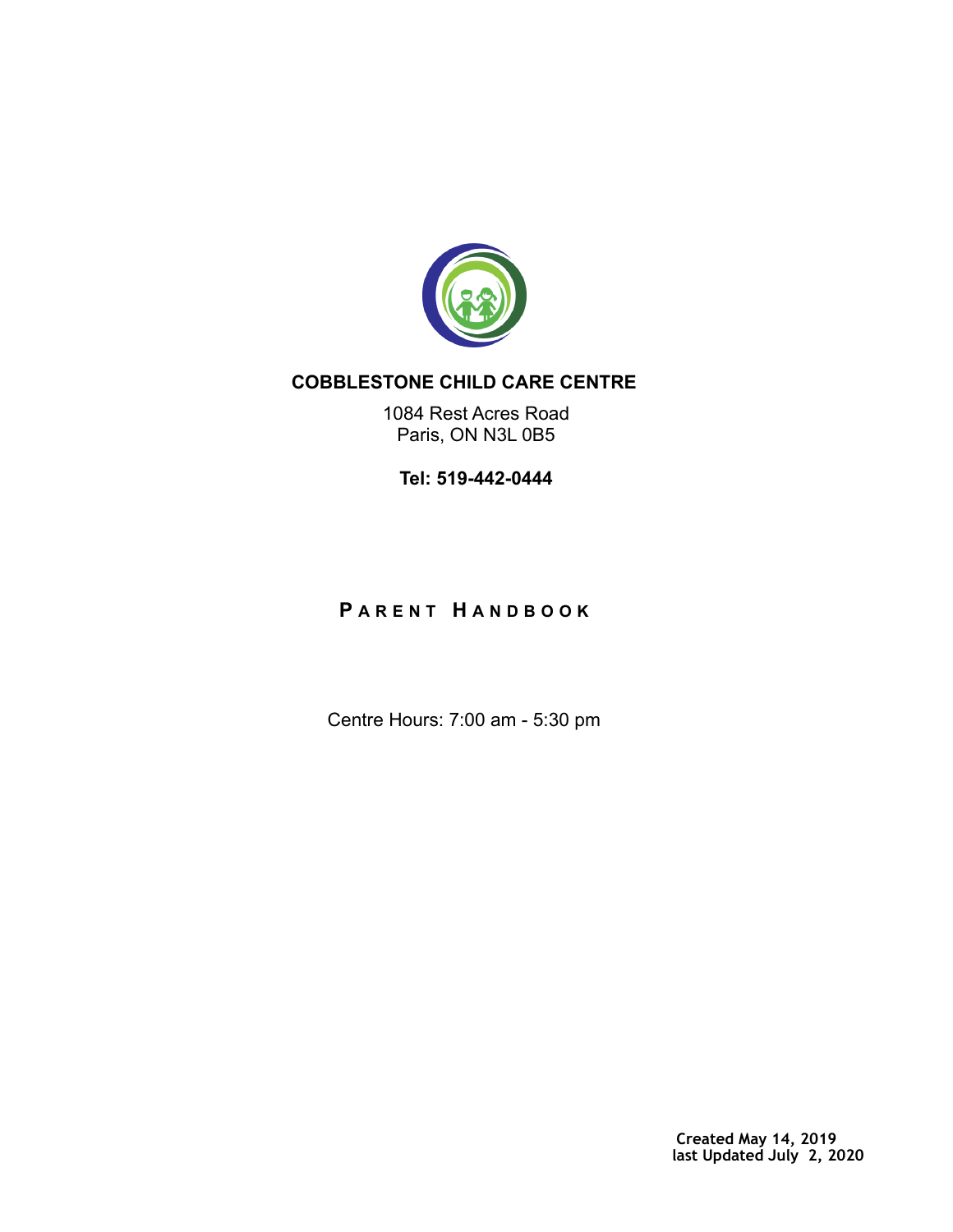**The Parent Handbook outlines important information that will provide you with what you need to know while your child is in our care. We look forward to getting to know you and your child and to embarking on a partnership that supports you to be informed, consulted, and involved in your child's life at Cobblestone Child Care Centre.**

| 1. AN UNDERSTANDING OF CHILDREN, FAMILIES, AND EDUCATORPg. 3 |  |
|--------------------------------------------------------------|--|
|                                                              |  |
|                                                              |  |
|                                                              |  |
|                                                              |  |
|                                                              |  |
|                                                              |  |
|                                                              |  |
|                                                              |  |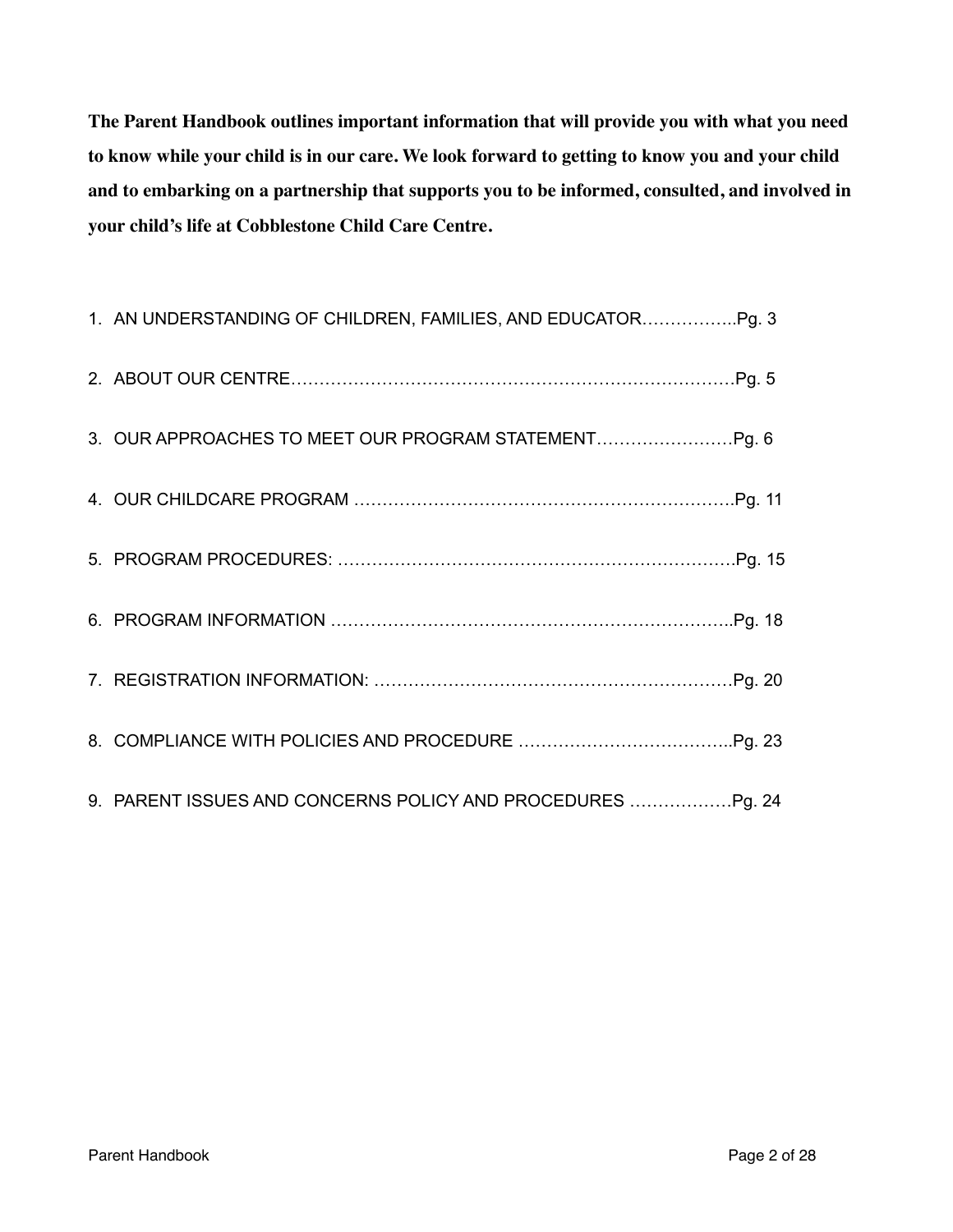# **1. An Understanding of Children, Families, and Educator**

**Children** are competent, capable of complex thinking, curious, and rich in potential. They grow up in families with diverse social, cultural, and linguistic perspectives. Every child should feel that he or she belongs, is a valuable contributor to his or her surroundings, and deserves the opportunity to succeed. When we recognize children as capable and curious, we are more likely to deliver programs and services that value and build on their strengths and abilities.

**Families** are composed of individuals who are competent and capable, curious, and rich in experience. Families love their children and want the best for them. Families are experts on their children. They are the first and most powerful influence on children's learning, development, health, and well-being. Families bring diverse social, cultural, and linguistic perspectives. Families should feel that they belong, are valuable contributors to their children's learning, and deserve to be engaged in a meaningful way.

**Educators** are competent and capable, curious, and rich in experience. They are knowledgeable, caring, reflective, and resourceful professionals. They bring diverse social, cultural, and linguistic perspectives. They collaborate with others to create engaging environments and experiences to foster children's learning and development. Educators are lifelong learners. They take responsibility for their own learning and make decisions about ways to integrate knowledge from theory, research, their own experience, and their understanding of the individual children and families they work with. Every educator should feel he or she belongs, is a valuable contributor, and deserves the opportunity to engage in meaningful work.

# **๏ The Four Foundations of How Does Learning Happen?**

**Belonging**, **Well-Being, Engagement**, and **Expression** are the four foundational conditions that are important for children to grow and flourish.

These foundations, or ways of being, are a vision for all children's future potential and a view of what they should experience each and every day. They are conditions that children naturally seek for themselves.

These four foundations apply regardless of age, ability, culture, language, geography, or setting.

A focus on these foundations throughout all aspects of early years programs ensures optimal learning and healthy development.

**Belonging** refers to a sense of connectedness to others, an individual's experiences of being valued, of forming relationships with others and making contributions as part of a group, a community, the natural world.

**Well-being** addresses the importance of physical and mental health and wellness. It incorporates capacities such as self-care, sense of self, and self-regulation skills.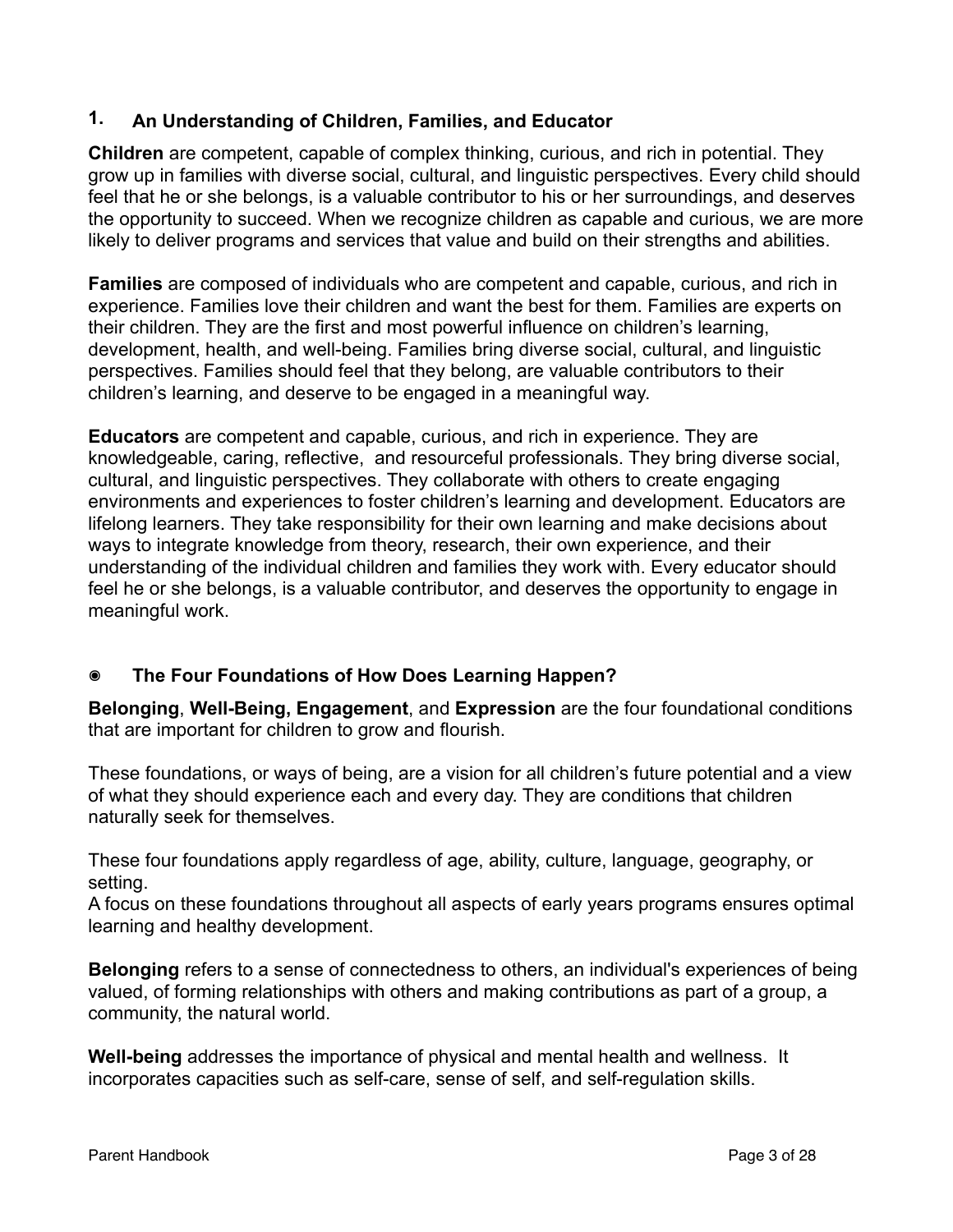**Engagement** suggests a state of being involved and focused. When children are able to explore the world around them with their natural curiosity and exuberance, they are fully engaged. Through this type of play and inquiry, they develop skills such as problem solving, creative thinking, and innovating, which are essential for learning and success in school and beyond.

**Expression** or **communication** (to be heard, as well as to listen) may take many different forms. Through their bodies, words, and use of materials, children can develop capacities for increasingly complex communications. Opportunities to explore materials support creativity, problem solving, and mathematical behaviours. Language rich environments support growing communication skills which are foundational for literacy.

Every child has a sense of belonging when he or she is connected to others and contributes to their world.

Every child is developing a sense of self, health, and well-being

Every child is an active and engaged learner who explores the world with body, mind, and senses.

Every child is a capable communicator who expresses himself or herself in many ways.

To plan for and create positive learning environments and experience's in which each child's learning and development will be supported and which is inclusive of all children, including children with individualized plans.

In the early years, programs are most effective when the content of learning is focused on supporting the development of strategies, dispositions, and skills for lifelong learning through play and inquiry.

And it is through play and inquiry that young children practise ways of learning and interacting with the world around them that they will apply throughout their lives. Problem solving and critical thinking, communication and collaboration, creativity and imagination, initiative and citizenship are all capacities vital for success throughout school and beyond.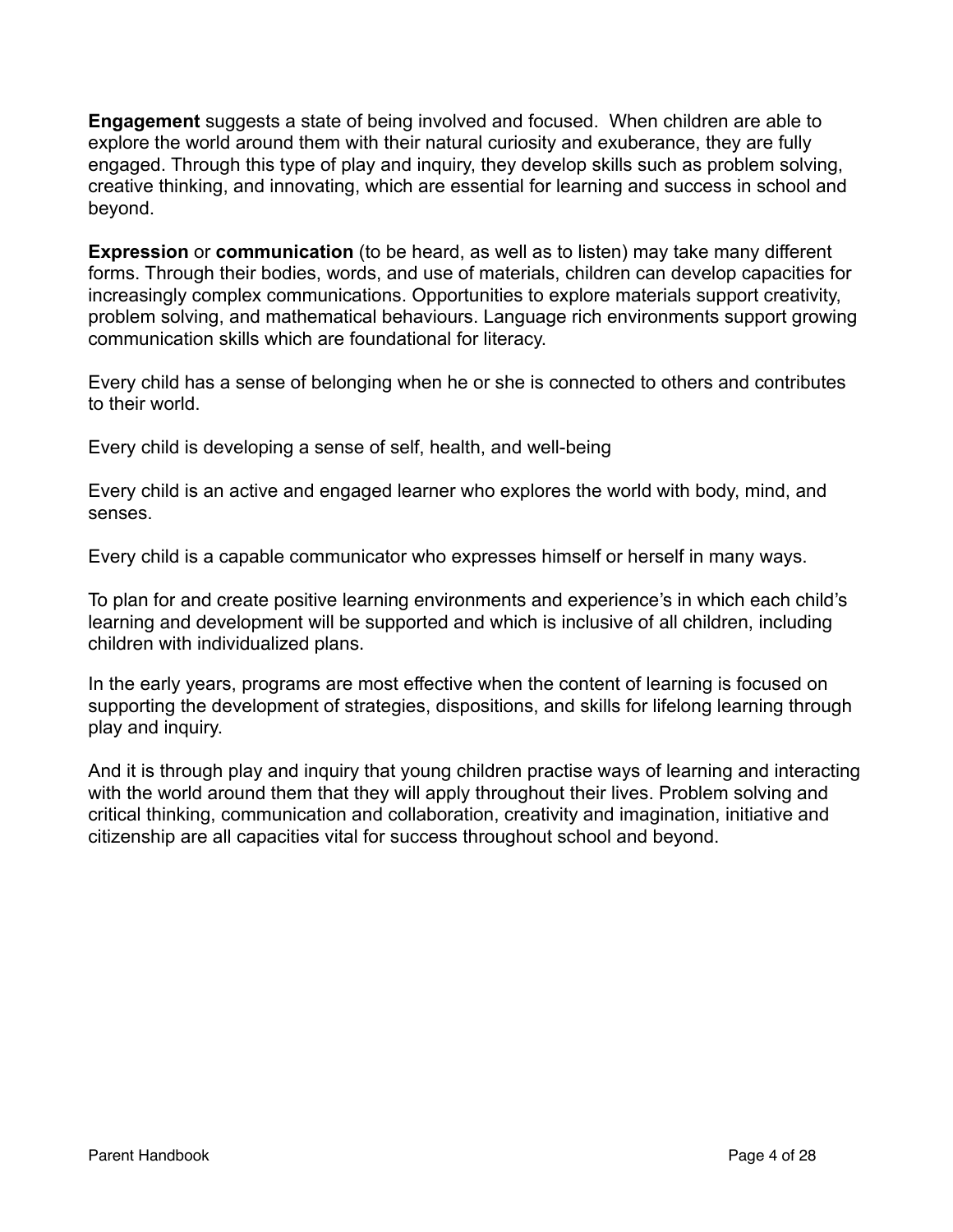# **2. ABOUT OUR CENTRE**

## **a. Our Philosophy**

- ★ **Establish positive, responsive interactive relationship among children, parents and educators and offer a warm and caring environment,** which allows children to learn through purposeful play. Experts recognize that play and academic work are not distinct categories for young children: creating, doing, and learning are inextricably linked.
- ★ **Provide inclusive learning environments and experiences that encourage exploration, inquiry, and investigate their theories, and interact with others in play;** when children are engaged in purposeful play, they are discovering, creating, improvising, and expanding their learning.
- ★ **Value children as individuals and as active and competent contributors with their own interests and points of view;** viewing children as active participants in their own development and learning allows educators to move beyond preconceived expectations about what children should be learning, and focus on what they are learning.
- ★ **Recognize the connection between emotional well-being and social and cognitive development and the importance of focusing on these areas holistically.**
- ★ **Engage with families and support each child within the context of his or her family, recognizing that family and child well-being are inextricably linked;** children learn best in an environment that focuses on relationships and healthy development cannot happen without good relationships and there is perhaps no relationship that holds greater responsibility or reward than the relationships we develop with children and their families.
- ★ **Be reflective and intentional about building and achieving effective parent-provider relationships through good communication.** As educators, as family members, as policy makers, or as administrators, we all know that the stronger our partnerships and the deeper and more valuable our connections, the greater the benefit. **As child care professionals, when we become true collaborators in children's care and learning, children benefit exponentially.**

# **As Dr. Jack Shonkoff states,**

"Young children experience their world as an environment of relationships, and these relationships affect virtually every aspect of their development" (National Scientific Council on the Developing Child, 2004). Relationships are the active ingredient in healthy development, especially brain development.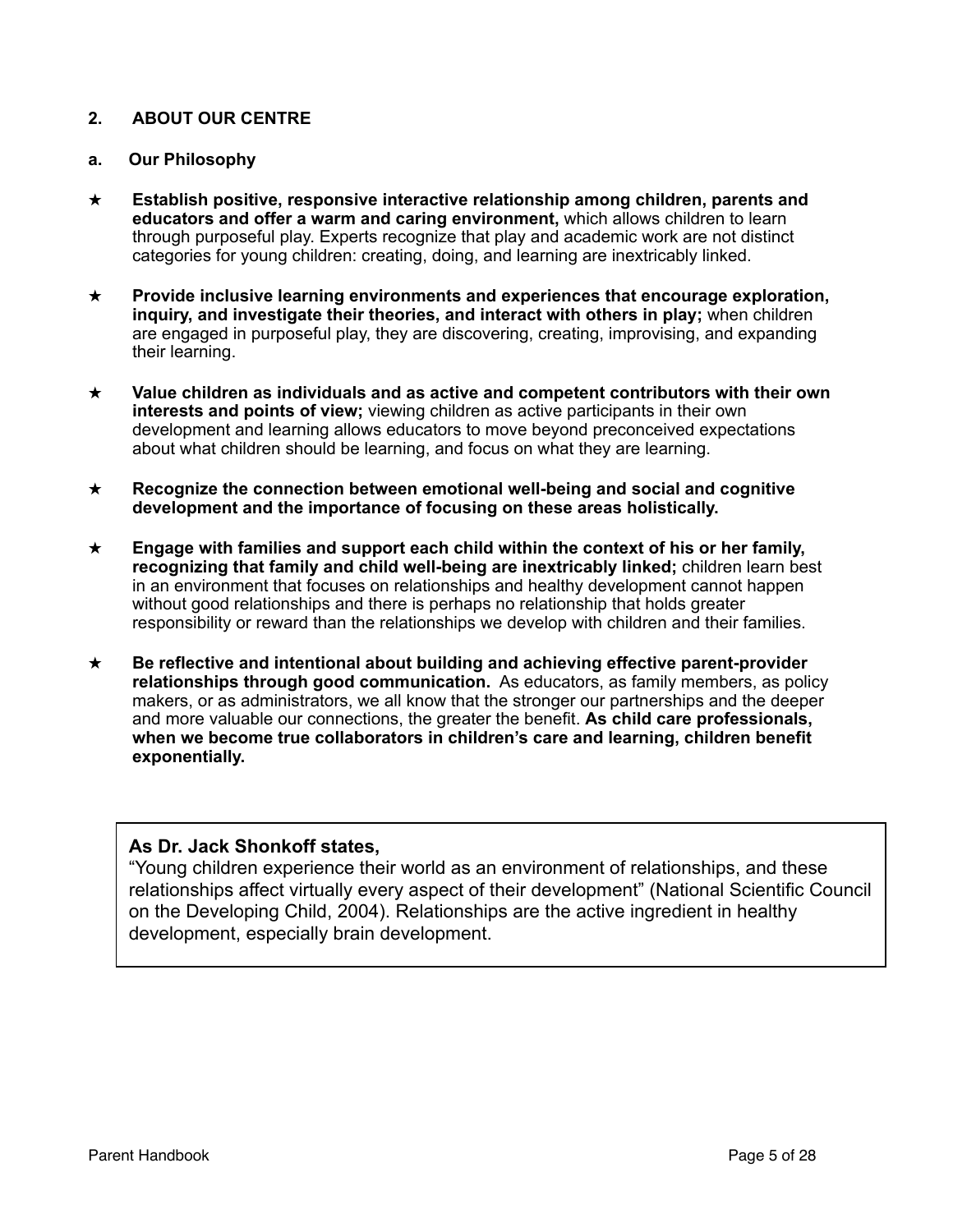## **3. OUR APPROACHES TO MEET OUR PROGRAM STATEMENT**

#### ★ **Promote the health, safety, nutrition and well-being of the children.**

#### **Health and Safety Well being**

We observe regular hygiene and sanitary practices, such as regular and intermittent hand washing and bathroom routines to ensure the health and safety wellbeing of all of the children in child care. We follow daily practices and procedure of health check upon children's arrival into the centre, as a quick way for the educator to ensure a child's well-being. In the presence of any concern, the educator documents the concern in the classroom's daily journal for monitoring purposes and for the acknowledgement of other educator's in the child's classroom.

If a child shows any symptoms of ill health, or displays worsening health conditions then parents are called to fetch the child. Until the parent picks up the child, he or she is separated to a comfortable cot or couch under the care of another educator to prevent the spread of any communicable disease or sickness. While in seclusion, child's health will be constantly monitored and documented. A copy of child's health check showing the time interval at which their health check is carried out will be provided to the parent for their notice. A child showing any symptoms of communicable sickness such as, diarrhea and vomiting, seasonal influenza, conjunctivitis, and/or other communicable sickness are to be kept home for at least 24-48 hours or until such time as the child is deemed symptom free from the family doctor's office.

#### **Nutrition**

Our meals and snacks are planned and prepared onsite keeping in mind the food preferences of our children and their nutritional requirements concurrent with the Canada Food Guide. We also cater to the food sensitivities of the children based on the children's health, food allergies and their family's cultural/religious needs. Seasonal produces and whole foods are selected whenever possible. Guidelines are followed from Public Health and the health and safety requirements from the Ministry of Education around sanitizing the food prep area and the kitchen in general.

#### **Daily Supervision**

All children upon arrival or departure must be signed in/out in our daily attendance sheet by educator indicating the time of arrival and departure, along with the initials of parent/caregiver doing the drop off or pick up. Any observed changes in the care giver/ parent doing the drop off and pick up will be documented. Educator's will ask for ID's of any adult picking up the child and parents will be contacted to ensure that the child is released to a responsible caregiver as per their instructions.

 When beginning a shift, staff must confirm verbally with supervising staff on duty the number of children on attendance and check this against the attendance clipboard. The same procedure must be completed when leaving or returning from breaks and lunches. Staff must provide written verification of attendance after each staff change and group attendance. Head counts of the children are to be completed on a frequent basis throughout the day. Head counts are to be checked against the attendance and sign in/out sheets. Head counts must be completed before and after a transition with a group of children from one activity area to another (example: playroom to playground). All completed attendance sheets are be kept on file in the office. Daily, monthly and seasonal playground checks are completed to ensure that playgrounds are safe.

#### ★ **Fostering exploration, play & inquiry:**

Learning environments are carefully planned to support active exploration while maintaining safety. Teachers will strive to plan and create a positive child-initiated and adult-supported learning environments by fostering children to engage in an active, creative, and meaningful play, exploration, and inquiry to support children's learning and development.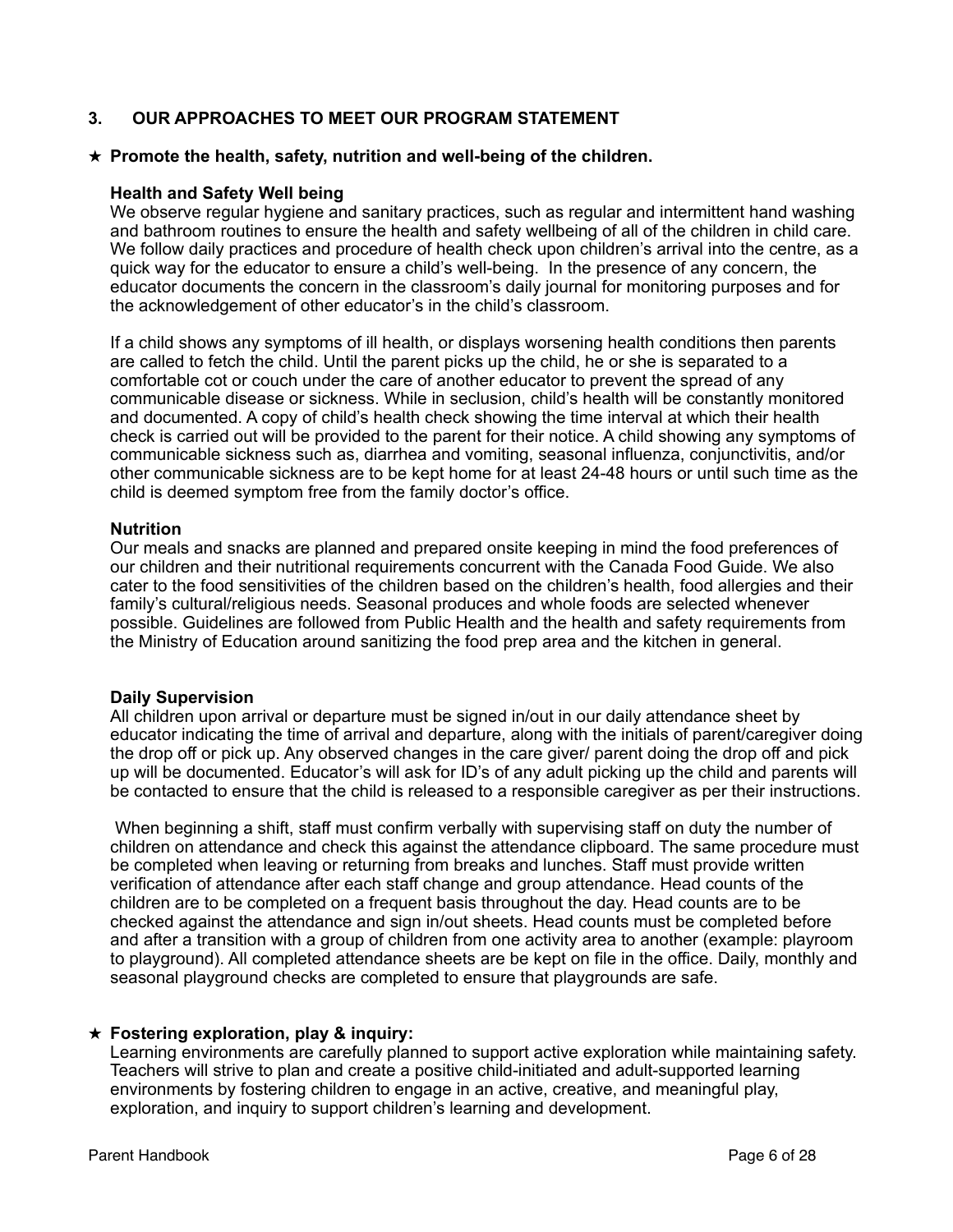Children are born with a natural sense of curiosity and wonder. They play naturally. As parents and educators, we watch children explore their world through their senses, repetition of tasks, imitation, asking questions, pretending. But what are children really doing? Children are putting together all the pieces of how the world works through exploration, play and inquiry.

Cobblestone Child Care Centre Educators understand the importance of play. They foster, expand and scaffold this natural talent called play by being: active participants; architects of the play scape; keen observers; planners; reporters; collaborators; reflective practitioners. Children decide where, when, what and how they wish to play. Their decisions are based on their interests and curiosity. The educator responds by adapting the environment by adding new toys, materials and equipment, posing questions, and being a play partner. This sets the stage for further play, inquiry, discovery and learning. The educator's role is to support play so that learning and development flourishes.

#### ★ **Incorporating indoor, outdoor, active, rest & quiet activities:**

Cobblestone Child Care Centre educators design a daily schedule that meets the individual needs of the children receiving child care and provides for a balance of activities throughout the day. Consideration for the care requirements, age, developmental level, energy level, and interests of the children are included. Generous blocks of time for children to explore, play, and inquire are included both indoors and outdoors. The daily schedule is not rigid but operating in small groups is mandated. One small group of children may be on a walk in the community, while the other small group may prefer to stay indoors and bake cookies. Periods of active and quiet play are interwoven throughout the day both indoors and outdoors.

#### ★ **Cultivate authentic, caring relationships and connections to create a sense of belonging among and between children, adults, and the world around them.**

At Cobblestone Child Care Centre we understand that young children flourish in all areas of development when they are in positive and responsive relationships with adults. Cobblestone Child Care Centre educators build a foundation of trust with children by being available, sensitive, responsive, and caring. Our educators create an inclusive and respectful environment to foster positive, equitable, and collaborative relationships. When children feel safe, secure, valued and a contributing member of their world they are able to explore, discover, try new things, grow, learn and develop. To support each child's care, growth and development the Cobblestone Child Care Centre educators interact and communicate with parents on a daily basis sharing observations, documentations, and reflections.

#### ★ **Establish and support positive and responsive interactive relationship among the children, parents, and staff to foster the engagement of and ongoing communication with parents about the program and their children.**

We believe that children are best supported in an environment where Educators participate in children's play at their level, following the lead of the child. Majority of the program activities are child lead activities. Teachers view each child as competent and capable. Relationships formed between all staff, families and children ensure that programs are centered on the child and the family. Learning and development are anchored through long-term, trusting and supportive relationships with Educators. Children are encouraged to learn new things and to expand their learning in a diverse and inclusive setting where they are supported by qualified Early Childhood Educators and Early Childhood Educators Assistants.

★ **Encourage children to interact and communicate in a positive way and support their ability to self-regulate by providing learning environments and experiences to engage them in active, creative, and meaningful play, exploration, and inquiry.** 

By observing and responding to children's individual needs, and cues, the staff provides learning environments where stressful situations are minimized. Positive, trusting relationships between Educators and children are nurtured so that children are able to express their emotions in acceptable ways, to solve problems and conflict. Positive encouragement is one way that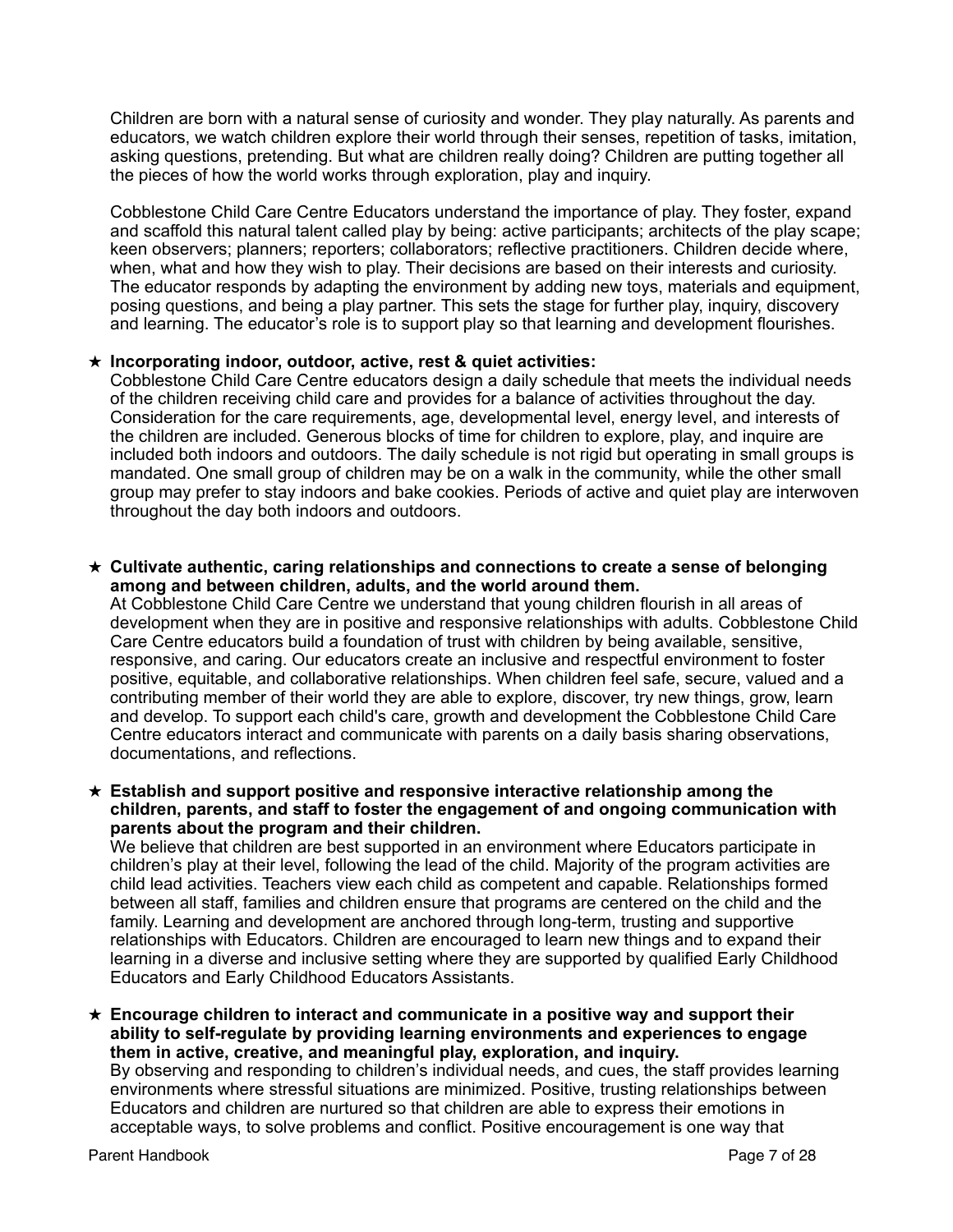Educators can recognize the efforts of children. When children's emotions are calm and focused they are best able to modulate their emotions, inhibit impulses and understand the consequences of their actions.

★ **Involve local community partners to identify and provide ongoing opportunities for educators to engage in critical reflection and discussion with others about pedagogy and practice to support continuous professional learning and growth.**

Parenting and community resources are shared through newsletters and parent display boards. Students from colleges and other training institutions work along with qualified staff in the classroom. Educators collaborate with outside agencies to support the child and family such as Lansdowne Children's Centre, EarlyON Centre of Brant, Family & Children's Services and local boards of Education. Where additional resources are needed, parents can provide consent for outside community agencies to become involved to further assess the child and to develop an individual learning plan that will support and foster the growth of the child.

★ **Support staff interactions with the children incorporating Continuous Professional Learning (CPL) and participating in ongoing reflective practice and collaborative inquiry with others.**

Educators are supported and encouraged to participate in ongoing professional development. As members of the College of Early Childhood Educators, Educators are aware of the need to enhance their own learning in order to support both children and families and are continually reflecting on their practices, collaborating with other educators and attending training to enhance their skills and knowledge. Teachers are members of the EarlyON Centre in Brantford; staff can attend workshops and other learning opportunities. All staff participates in a yearly performance review where strengths and goals are discussed.

#### ★ **Using pedagogical documentation as a means to value, discuss, review and make learning visible.**

The program gathers information from many sources to provide a learning environment that is responsive to the interests and developmental needs of all children. Children are allowed to be independent, where they can make choices, solve problems, and play with others in a supported, safe and nurturing environment. By working together, families and educators provide a positive learning environment where all children are respected and valued as competent, capable and rich in potential. Program assessment tools, and parent daily input provides valuable information to be used for future planning and program development. Families are valuable contributors to their child's learning and we encourage them to become involved at the centre.

# **MONITORING**

The following procedures will be actively pursued to determine the adaptability and practicality of the policy and to monitor and ensure adherence to the Centre's policy.

An open forum discussion to reflect on the Centre's program statement will be carried out during monthly staff meeting . Staff will be encouraged to provide feedback to modify and/or improve adaptability of our policy and program statement that can be documented and then implemented by the management team.

Quarterly staff reviews are done for all staff at Cobblestone Child Care Centre, where staff members are evaluated based on their compliance to the Centre's program statement and other policies are discussed. Feedback is provided by the supervisor to enhance staff performance and adaptability to our program statement.

The cook will follow Canada's Food Guide, the Healthy Food Indicator, Public Health guidelines to support all areas of food preparation, menu planning and cleanliness.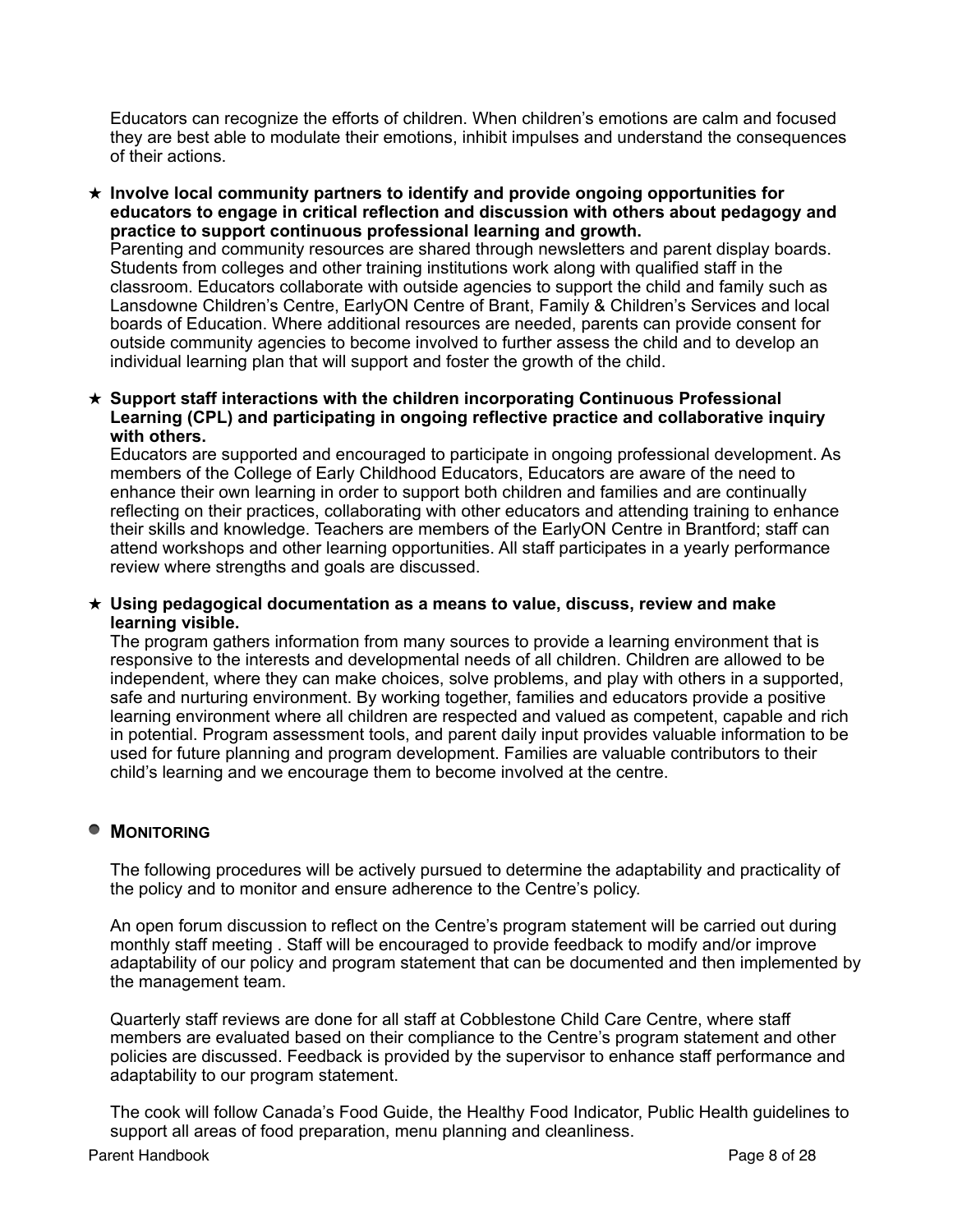Teachers participate in ongoing professional development and in the Continuous Professional Learning plan as outlined by the College of Early Childhood Educators. All teachers are registered members in good standing with the College of Early Childhood Educators and abide by the Code of Ethics and Standards of Practice.

## **TEACHERS AND STAFF**

Our Early Childhood Educators come with a background of education and experience. Our staff must go through rigorous screening process that include demonstrating their values and skills, providing a police reference check that is renewed every 3 years, and holding a valid Standard First Aid and Infant and Child CPR certification. Once selected, new staff members are provided training and orientation program on centre policies and procedure, and Ministry of Education regulations.

Our Early Childhood Educators are trained to:

- Communicate regularly to families about their child's progress
- Plan classroom activities based on their knowledge of early childhood development
- Observe and document the progress of each individual child
- ✦ Practice Cobblestone Child Care Centre's high standards of child safety and protection

At Cobblestone Child Care Centre, we recognize the importance of continued professional learning and have developed extensive series of learning modules through CCEYA licensing resources and community living Brant-early years centre learning resources to gain a deeper understanding of child development, play, play partnership, program planning, extension of play and scaffolding of learning, effective communication, and providing positive learning environments.

#### **College of Early Childhood Educators**

"The College of Early Childhood Educators" is the professional self regulatory body for registered early childhood educators (RECEs) in Ontario. The College's role is to protect the public interest by setting requirements for registration to practise as an RECE, setting ethical and professional standards and holding RECEs accountable for their practice. RECEs are trained in child development and the planning and delivery of play-based learning and care programs. Cobblestone Child Care Centre staff with an early childhood education diploma or equivalent qualifications degree are current members of the College in good standing. RECEs renews their membership with the College on an annual basis.

#### **Our Volunteers and Students on Educational Placements**

Cobblestone Child Care Centre programs are enhanced by the involvement of volunteers and placement students. Volunteers and placement students are always under the supervision of a our senior staff member and never left alone with children. All volunteers and placement students must provide a police reference check before interacting with children and are required to adhere to all the centre policies and procedures and Ministry of Education regulations.

#### **Self-regulation and Positive Behaviour**

The Cobblestone Child Care Centre believes that it is the role of the adult in a child's life to support them to learn how to interact successfully with the world around them including other children, adults and the environment. Self-regulation is a skill children develop over time and involves learning how to respond efficiently and effectively to one's bodily functions, impulses, emotions, and to maintain focus or attention so they can learn. Calm, caring, and consistent Early Childhood Educators and a child's family provide external supports that serve as the basis for a child developing self-regulation.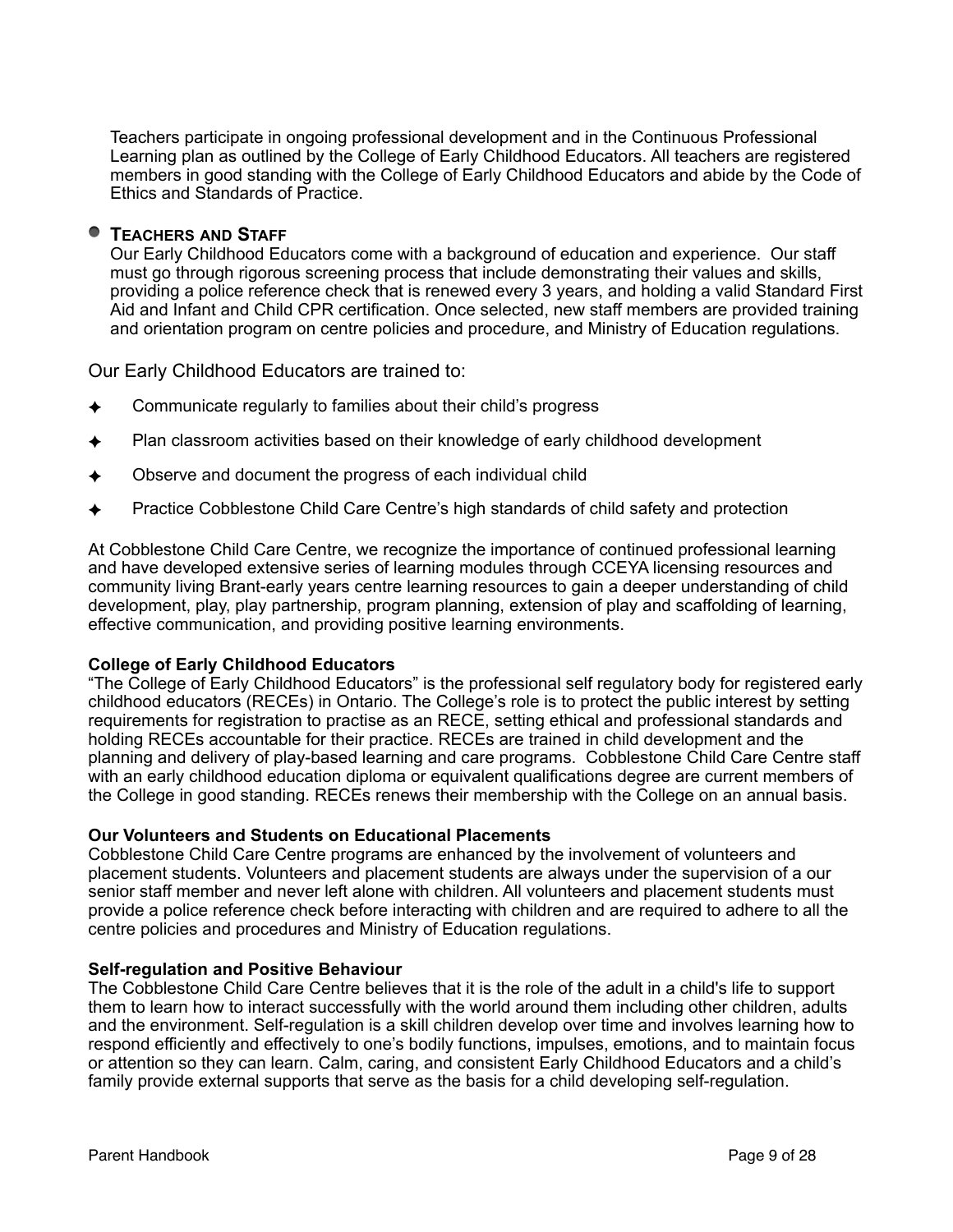Cobblestone Child Care Centre's Early Childhood Educators set the stage for positive behaviour by implementing the following approaches:

- Building dependable, positive and nurturing relationships with children and their families
- Fostering healthy social connections with other children
- ✦ Responding to each child's individual developmental needs through observation and reaction to cues
- ✦ Providing small group experiences which allow for more individualized adult attention
- Role modelling inclusive, respectful and collaborative interactions with children and other adults Ensuring the learning environment is flexible and materials are plentiful and available to children
- at all times Providing children with the freedom to make choices
- ✦ Engaging as a play partner with children , to demonstrate pro-social skills including promoting discussion, problem solving when conflict arises and understanding how our actions affect others Attending trainings that address developing self-regulation and resilience in children

# **Prohibited Practices**

A prohibited practice is any behaviour by a staff, volunteer or placement student that puts children at risk or that can inhibit a child's growth, self-esteem or healthy development. All CCCC staff, volunteers and placement students are aware that the following practices are unacceptable at the Cobblestone Child Care Centre.

- Corporal punishment
- $\leftrightarrow$  Physical restraint of a child, such as confining the child to a high chair, car seat, stroller or other device for the purpose of discipline in lieu of supervision, unless the physical restraint is for the purpose of preventing a child from hurting themselves or others. Is used only as a last resort and only until the risk of injury is no longer imminent.
- Any form of abuse ( physical, emotional, sexual or neglect)
- Depriving a child of basic needs including food, drink, shelter, sleep, toilet use, clothing or bedding. Inflicting any bodily harm on children including making children eat or drink against their will.
- Leaving children unsupervised.
- Deliberately using harsh or degrading measures or threats, use of derogatory language directed at, or used in the presence of a child that would humiliate, shame or frighten the child or undermine his or her self-respect dignity or self-worth.
- Locking the exits of the child care centre for the purpose of confining a child or confining a child in an area or room without adult supervision, unless such confinement occurs during an emergency and is required as part of the licensee's emergency management policies and procedures.
- Using a locked or lockable room or structure to confine a child when separating them from other children.
- Interacting or relating to children or vulnerable person outside of Cobblestone Child Care Centre program activity. (E.g. Weekend home visits, baby-sitting, on line chatting etc.

# **Our families and Children**

At Cobblestone Child Care Centre, we understand that the most important people in a child's life are their family. Our Early Childhood Educators play a supporting role while parents go to work or school. Involving, consulting with, and informing family members about the Centre's program helps a child feel a greater sense of belonging.

# **Diversity and Social Inclusion**

Cobblestone Child Care Centre is committed to creating and sustaining an environment that celebrates diversity and appreciates the dignity and worth of all members of the community. We are committed to pursuing equality and to creating an environment free from discrimination, harassment and barriers to equal opportunity. Our programs are designed to develop children in spirit, mind and body. We believe every child is a unique individual and adds value to our programs. Our staff strive to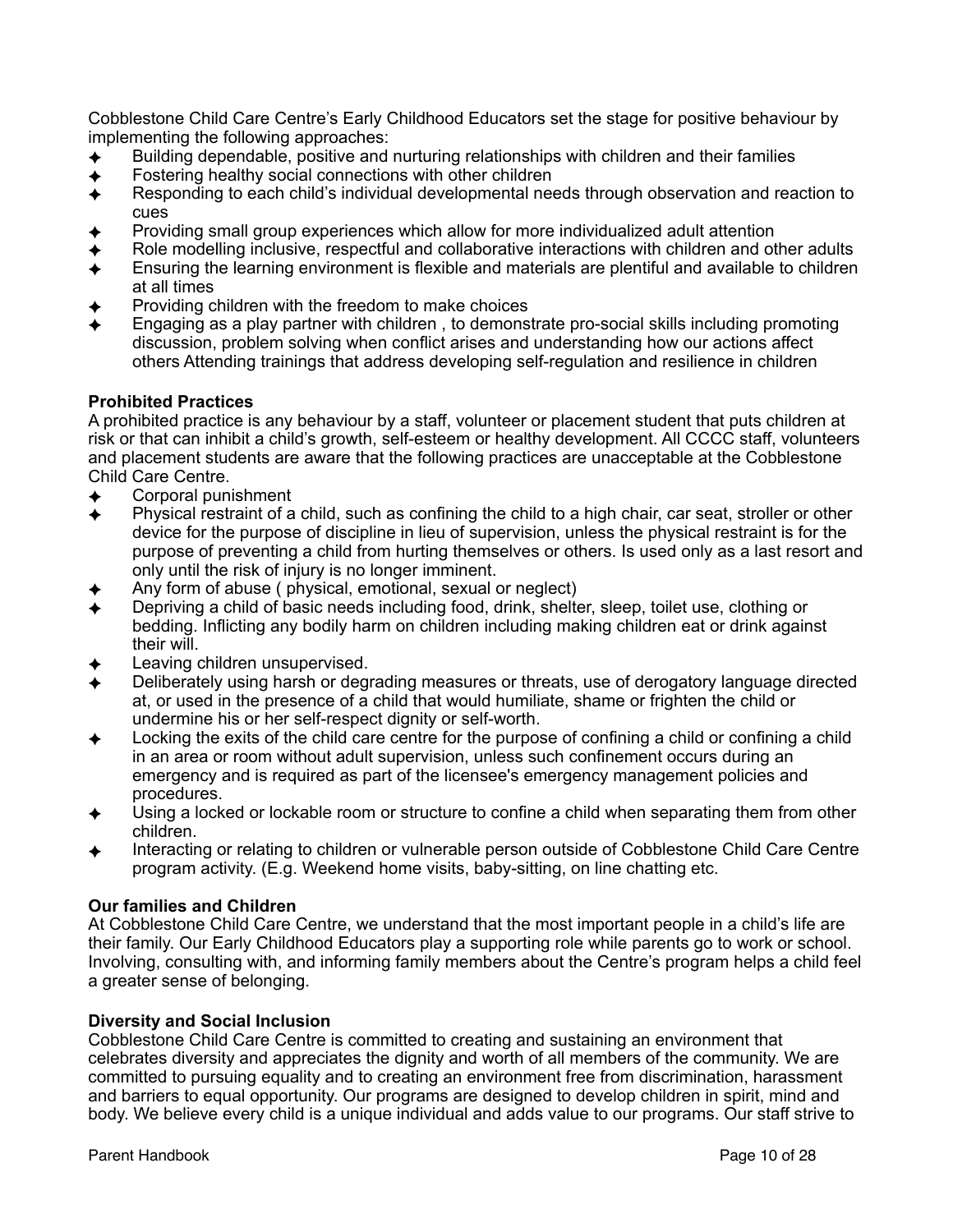ensure the environment and programs are adapted to meet the needs of all children and will seek our community partners to enhance our ability to support children.

## **Resolving Concerns and Issues**

Cobblestone Child Care Centre staff are committed to connecting, partnering and engaging parents to provide the best possible care for each child. Daily conversations benefit the child, family, and the staff. They help provide consistency for the child, support staff to understand the child and therefore plan for their success, and give families the opportunity to be part of their child's day. In situations where issues and concerns arise, our educators and supervisors together with the family and our Director will work as a team to reach a resolution in a timely, confidential, fair and consistent manner. It is expected that concerns and issues will be resolved in a respectful manner in keeping with the Cobblestone Child Care Centre Values (Caring, Health, Honesty, Inclusiveness, Respect and Responsibility). A complete copy of our Parent Issues and Concerns Policy and Procedures is attached in the supplementary document section of this package.

## **Child Protection**

Everyone, including members of the public and professionals who work closely with children share a responsibility to protect children and vulnerable persons from harm. Cobblestone Child Care Centre recognizes its responsibility to promote safe environments and practices to protect children and vulnerable persons. Our educators are trained to recognize the indicators of neglect and abuse and are legally required to report any suspicions that a child may require protection. The role of the child protection agency is to investigate and determine if there is any proof of abuse or neglect and implement supports for the child and their family. It is important that our educators ensure all reports are kept confidential, including only discussing with the family that a report has been made if the child protection agency authorizes them to do so.

# **4. OUR CHILDCARE PROGRAM**

#### **Hours of Operation**

At Cobblestone Child Care Centre, our standard hours of operation are 7:00 a.m. to 5:30 p.m. Monday to Friday. Program operates year round excluding Statutory/Public/Civic Holidays.

**Early Closures:** The centre closes early at 4:00 pm on Christmas Eve and New Year's Eve.

#### **Our Curriculum**

Cobblestone Child Care Centre curriculum is based on the philosophy that young children learn best through play. Throughout the preschool years your child will explore and discover their natural surroundings through small group and individual play experiences that will prepare him/her for school. Our Educators are engaged in children's learning through observing, planning and seeking opportunities to become a play partner and extend the play experiences. The goals and approaches of our centre's Playing to Learn align in philosophy, standards and recommendations with the provincial frameworks; Minister of Education's Policy Statement on Programming and Pedagogy, "How Does learning Happen?" Ontario's Pedagogy for the Early Years and Early Learning for Every Child Today (ELECT)

#### **Communication with Families**

At Cobblestone Child Care Centre, we know how important it is to you as a parent to have all the details of your child's day at the centre. Our Educators keep a daily record of your toddler's nap times, feedings, diaper changes, and any changes in health observed. All individual children's activities are recorded in their the centre's daily journal so that our educators and parents can see each child's progress.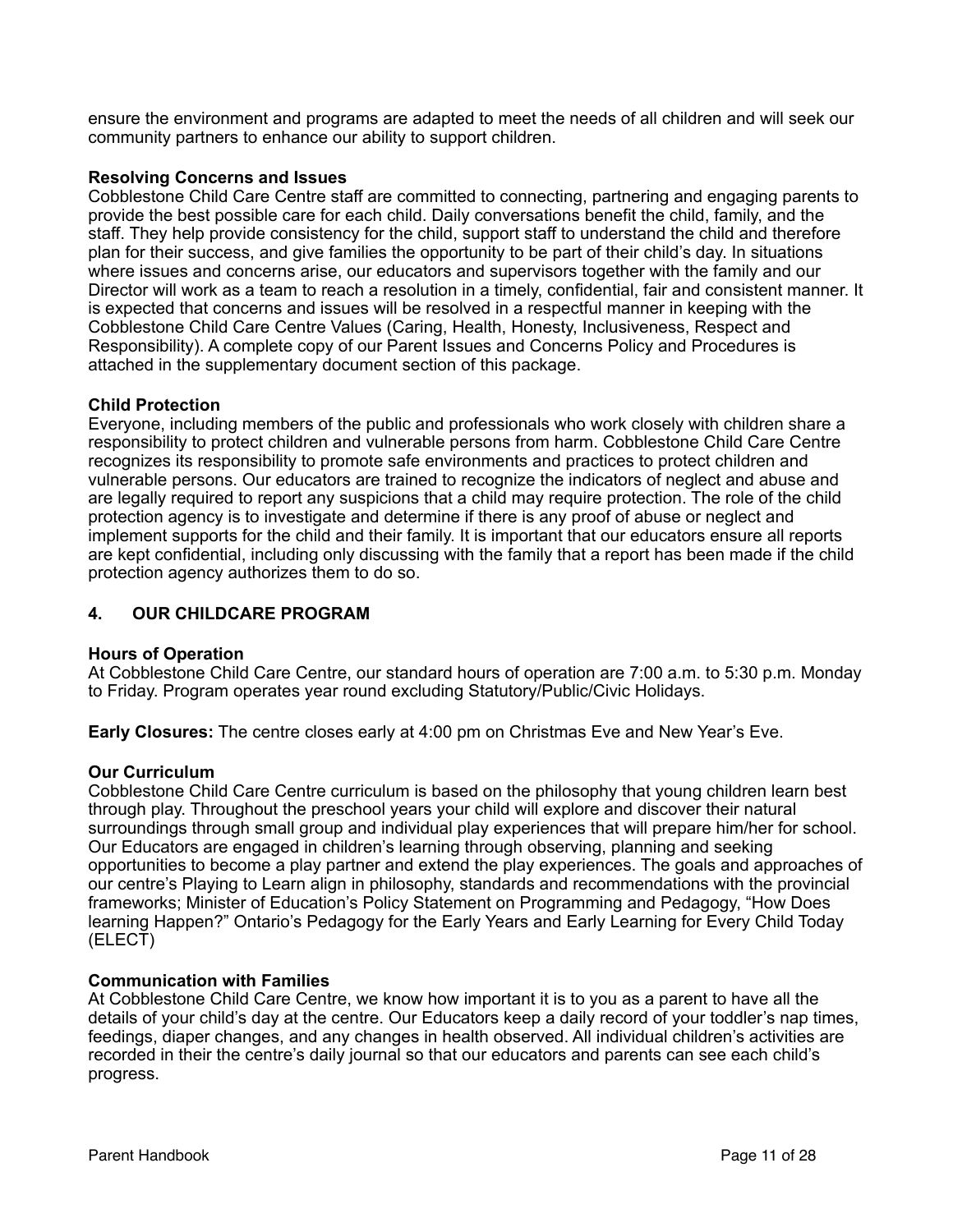Additional communication tools our staff provide for families about the program and their child's development are;

- Daily face to face communication with families upon arrival and departure times.
- ✦ Significant play experiences are written daily in each child's daily journal booklet
- Weekly program documentation highlighting learning that occurred during a play experience
- Twice a year families are provided the opportunity to have a one-one meeting with their child's teacher to discuss their child's development.

## **What you can bring to the centre?**

By packing a few essential items for your child and providing any specific details about your child's health, rest, feeding, and activity, you help our staff to provide individualized care for your child.

## **Infant (0 - 18 months) Ratio of Adults to Children - 1:3**

What to bring for your infant:

(Please ensure all of your child's belongings are clearly labelled with their name)

- Diapers, wipes and any creams or lotions labelled with your infant's name and written instructions for application
- Bottles/sip cups
- Formula (labelled with your infants' full name, in original container) or expressed milk labelled with your infant's full name, the mother's full name, date milk expressed) and written instructions for feeding
- Changes of clothing
- Seasonal outdoor clothing

## **Toddler (18 months - 30 months) Ratio of Adults to Children - 1:5**

What to bring for your toddler: (Please ensure all of your child's belongings are clearly labelled with their name)

- ✦ Diapers, wipes and any creams or lotions labelled with your infant's name and written instructions for application
- Bottles/sip cups
- Formula (labelled with your infants' full name, the date prepared) or expressed milk labelled with your infant's full name, the mother's full name, date milk expressed) and written instructions for feeding
- Changes of clothing
- Seasonal outdoor clothing
- Blanket and/or sleep toy for rest time.

#### **Preschool (2 1/2 years – 5 years) Ratio of Adults to Child - 1:8**

What to bring for your preschooler:

(Please ensure all of your child's belongings are clearly labelled with their name)

- Pull ups or training pants ( for toilet training)
- Change of clothing Seasonal outdoor clothing
- ✦ Blanket and/or sleep toy for rest time

#### **Clothing and Possessions**

Due to the changing season, please ensure that your child is dressed in proper weather appropriate clothing for indoor and outdoor play

Please label all articles of your child's clothing. It is more likely for lost items to be returned back to the centre when the belongings are properly labelled. Please be aware that Cobblestone Child Care Centre will not be responsible for lost items. For all seasons, an extra set of clothes should be kept in child's cubby.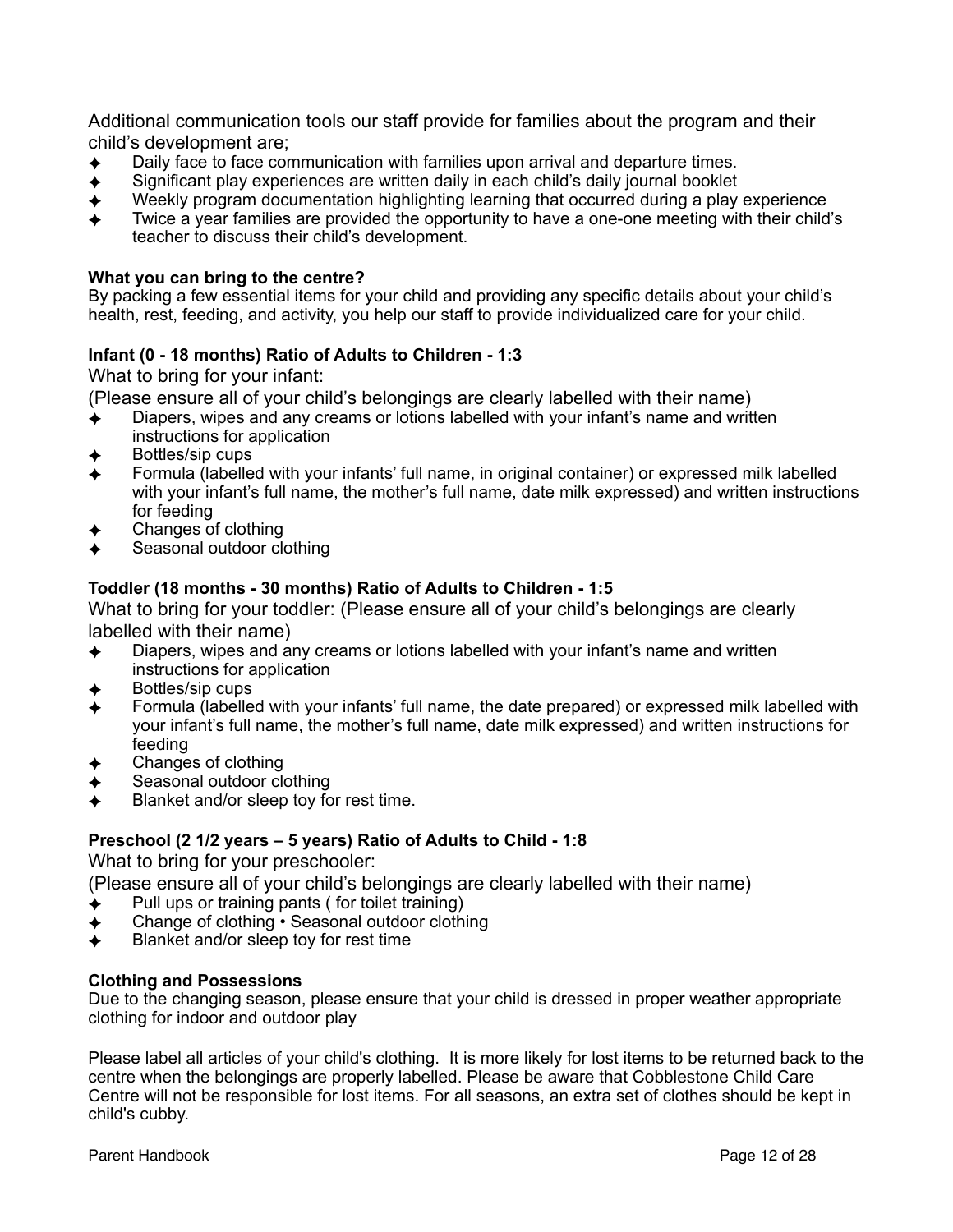Please return all "day care clothing" (emergency clothing we use for the children in the event that they do not have extra clothing) as soon as possible.

Please be aware that aprons and smocks will be provided during messy art and sensory times however despite the precaution, clothing may still get soiled. Ensure that you send your child to the Centre in clothing which they are permitted to 'play' in.

For Toddlers in diapers, this means supplying a stack of diapers either at the beginning of the week (preferably) or enough for each day. Staff will let you know when your supply is low and will expect to have these replenished immediately.

#### **License**

The centre is a licensed childcare centre through the Ministry of Education for 103 children from under 18 months 5 years of age and ages 6 to 12 for School aged Children

| <b>Class</b>           | Age                   | <b>Licensed Spot</b> | <b>Staff to Child Ratio</b> |
|------------------------|-----------------------|----------------------|-----------------------------|
| Infant                 | Under 18 months       | 10                   | 1:3                         |
| <b>Toddler</b>         | 18 months - 30 months | 30                   | 1:5                         |
| Preschool              | 30 month to 5 yrs     | 48                   | 1:8                         |
| School Age<br>Location | Jk/Sk to school age   | 15                   | 1:15                        |

We are located at 1084 Rest Acres Road, Paris Ontario at the intersection of Rest Acres Road and Cobblestone Drive in Paris, Ontario

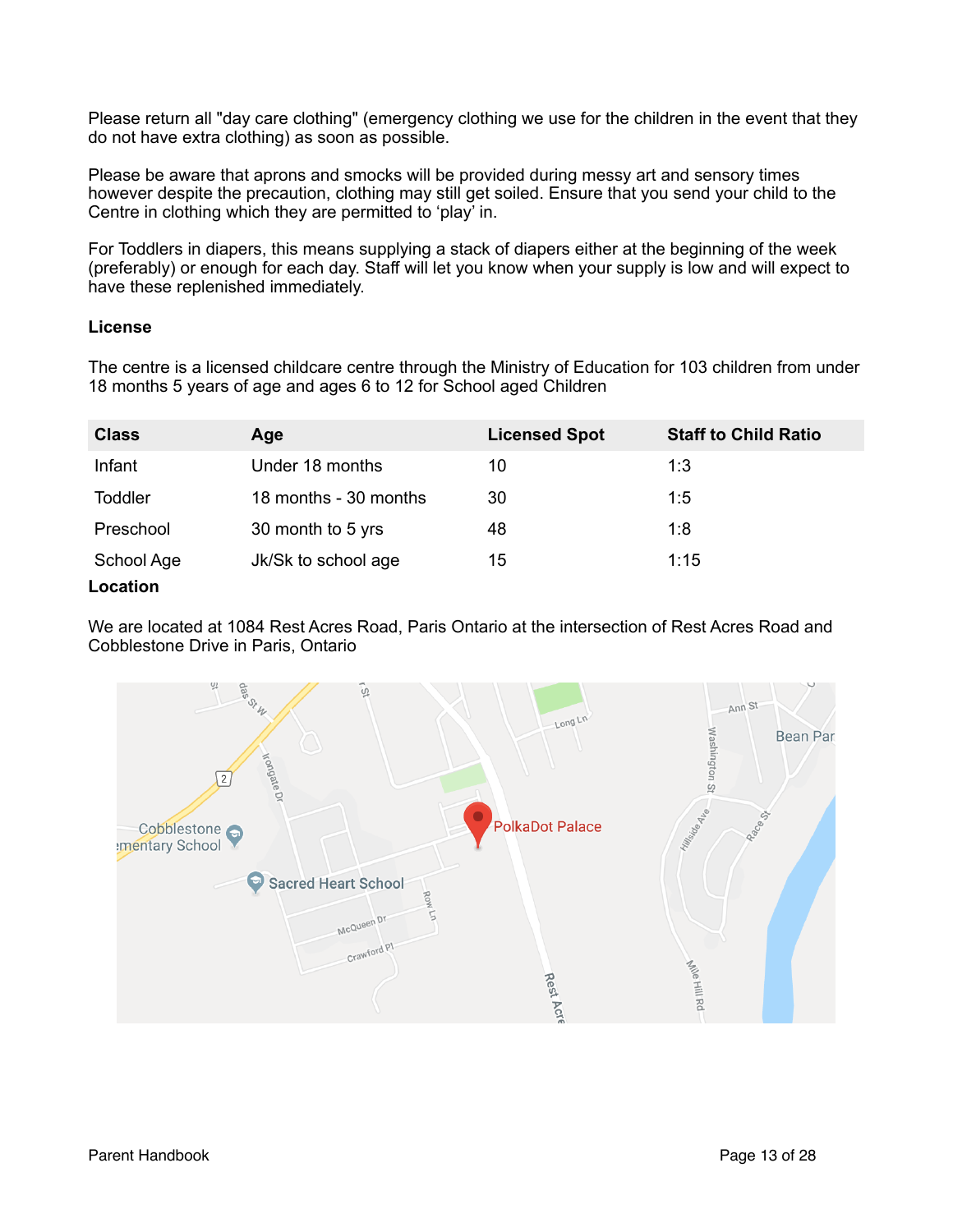# **Our Staffing Ratio**

| <b>Class</b>   | Age                   | <b>Staff to Child</b><br><b>Ratio</b> | <b>Staff Requirement</b> |
|----------------|-----------------------|---------------------------------------|--------------------------|
| Infant         | Under 18 months       | 1:3                                   | 1 RECE                   |
| <b>Toddler</b> | 18 months - 30 months | 1:5                                   | at least 1 RECE          |
| Preschool      | 30 month to 5 yrs     | 1:8                                   | at least 1 RECE          |
| School Age     | Jk/Sk to school age   | 1:15                                  | at least 1 RECE          |

#### **Daily Routine**

Routine is important for young children and helps develop feelings of security and order. Each classroom has a general schedule that includes time for indoor and outdoor play, lunch and snacks, hygiene and structured activities. This schedule is posted daily for both adults and children. A rest period of 1 hour (minimum) to 2 hours (maximum) takes place after the children's lunch is finished. Each child has their own cot and sheet, and the sleeping area is under constant supervision by staff. For those children who are unable to sleep during this time, they may read a book borrowed from the Centre's library, at their cot.

Cot sheets are washed every week and cots disinfected and cleaned regularly. Parents are asked to take your child's blankets home for laundering on Fridays.

We ask parents to provide us with a written request explaining why her/his child should be prevented from sleeping during nap schedule.

#### **Program and Activities**

Various programs are incorporated into the Centre's daily curriculum, using Activity Centres, Creative Arts, Blocks, Manipulative, Dramatic Play, Books, Puzzles, Music and Rhythm, Science, and Reading Readiness.

Each month we provide families with a newsletter and a calendar outlining activities the children will be involved in for the coming month. This calendar will also be clearly posted near each classroom. A planned development program is designed for the following week based on observation and cues documented during interaction with children. Areas covered include creative/art, science, dramatic play, cognitive, gross motor, sensory, music, drama and social emotional. The program is based on age appropriate goals to aid in development of communication skills, social skills, organization, the ability to problem solve, as well as fine and gross motor skills. Parents/guardians are always encouraged to discuss their child's development with the teachers.

#### **Goals and Expectations**

Studies have shown that the most important stage of life for learning and development is from birth to 6 years. It is here that the groundwork for future learning is established. When children are playing, they are 'working' to learn all about the world around them. The staff at Cobblestone Child Care Centre are dedicated to caring and encouraging your child(ren). Activities are carefully planned and the environment structured for development and learning. We aim to promote the individual child's self-esteem and independence, while fostering the child's identity as part of a group and community.

#### **Sanitary Practices**

Cleanliness and good personal hygiene are constantly practiced in the Centre, in order to minimize the potential spread of germs, Children's toys are washed on a regular basis with a bleach and water solution. The Centre washes cot sheets on a weekly basis, and we ask that you take your Child's sleep blanket home to wash.

Parent Handbook **Page 14 of 28**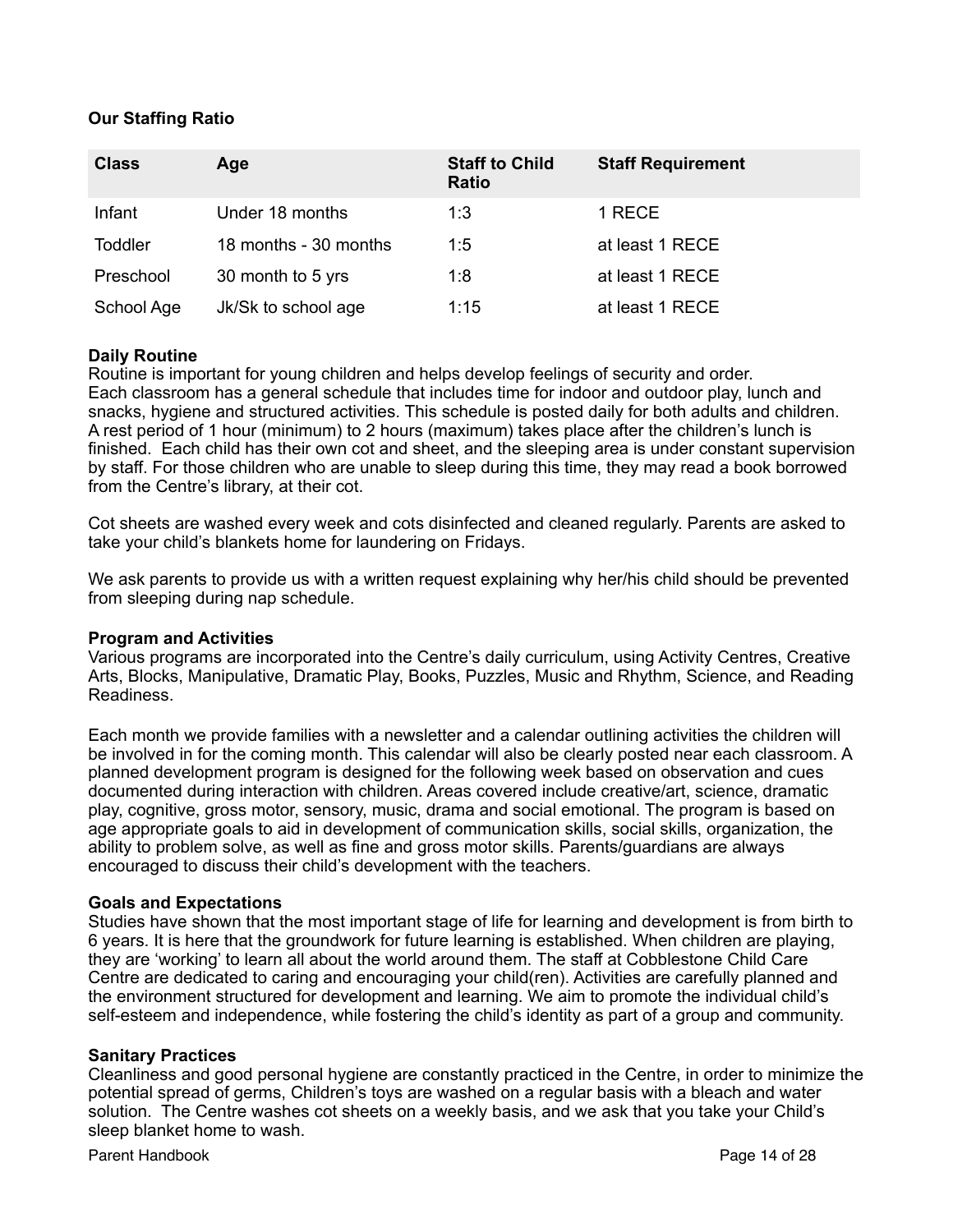Washroom routines include supervising the children in washing their hands with dispenser soap after toileting. For children who wear diapers, the change table is disinfected before and after diaper change is done. The Staff Member washes their hands before and after the change, and all waste is discarded in sealed plastic bags.

#### **Diapering and Toilet Training**

Parents are expected to supply their Child(ren)'s own supply of DISPOSABLE diapers and containers of most towelettes.

The Centre will assist your child in their toilet training when Staff and Parents have mutually agreed that the child is physically and emotionally ready to learn the task. Several changes of clothing including training pants (marked with child's name) will be expected each day.

If your child is in the process of toilet training, we encourage parents/guardians to provide a knapsack with lots of changes of clothing (shirts, pants, underwear and socks) and shoes because accidents are common before five years of age. Our staff will inform parents/guardians when supplies are running low. Please replenish supplies before they run out. We have a small supply of extra clothes excluding underwear. In the event that your child does not have extra underwear and has a toileting accident, parents/guardians will be contacted to pick up their child. We may not be able to accept children that do not have the appropriate supplies.

# **5. PROGRAM PROCEDURES:**

#### **Sleep Supervision and Position Requirements**

Cobblestone Child Care Centre staff are required to follow the guidelines set out in the Joint Statement on Safe Sleep from the Public Health Agency of Canada which states that infants under 12 months of age are to be placed on their backs to sleep until such time that they can independently flip over onto their stomachs. Your physician may recommend otherwise in writing. The Joint Statement also sets out that infants under 12 months should not have blankets or toys in the crib. Families will be consulted respecting their child's sleeping arrangements at the time the child is enrolled and at any other appropriate time, such as at transitions between programs or rooms or upon a parent's/ guardian's request. Cobblestone Child Care Centre staff routinely perform direct visual checks of sleeping children that are documented on a chart. Direct visual checks of infants are performed every 15 minutes and every 30 minutes for toddlers and preschoolers. Anytime a staff observes a significant change in a child's sleeping patterns or health during sleep it will be communicated to parents/ guardians.

#### **Nutrition**

Cobblestone Child Care Centre full day child care programs for children 0-4 years of age, offer a variety of nutritious morning snacks, lunches and afternoon snacks prepared by an on-site cook. To ensure your child receives a well-balanced meal, our menus follow Eating Well with Canada's Food Guide. The current and following week's menus are posted for your information. Infants are fed according to their individual needs.

Children attending full day care will be provided with a morning and afternoon snack as well as a midday meal prepared on site by our cook. Children in our After School Care programs will be provided with a snack from at least 2 of the 4 food groups.

Parents are to notify the centre administration in writing with regards to any Allergies or Food Intolerances.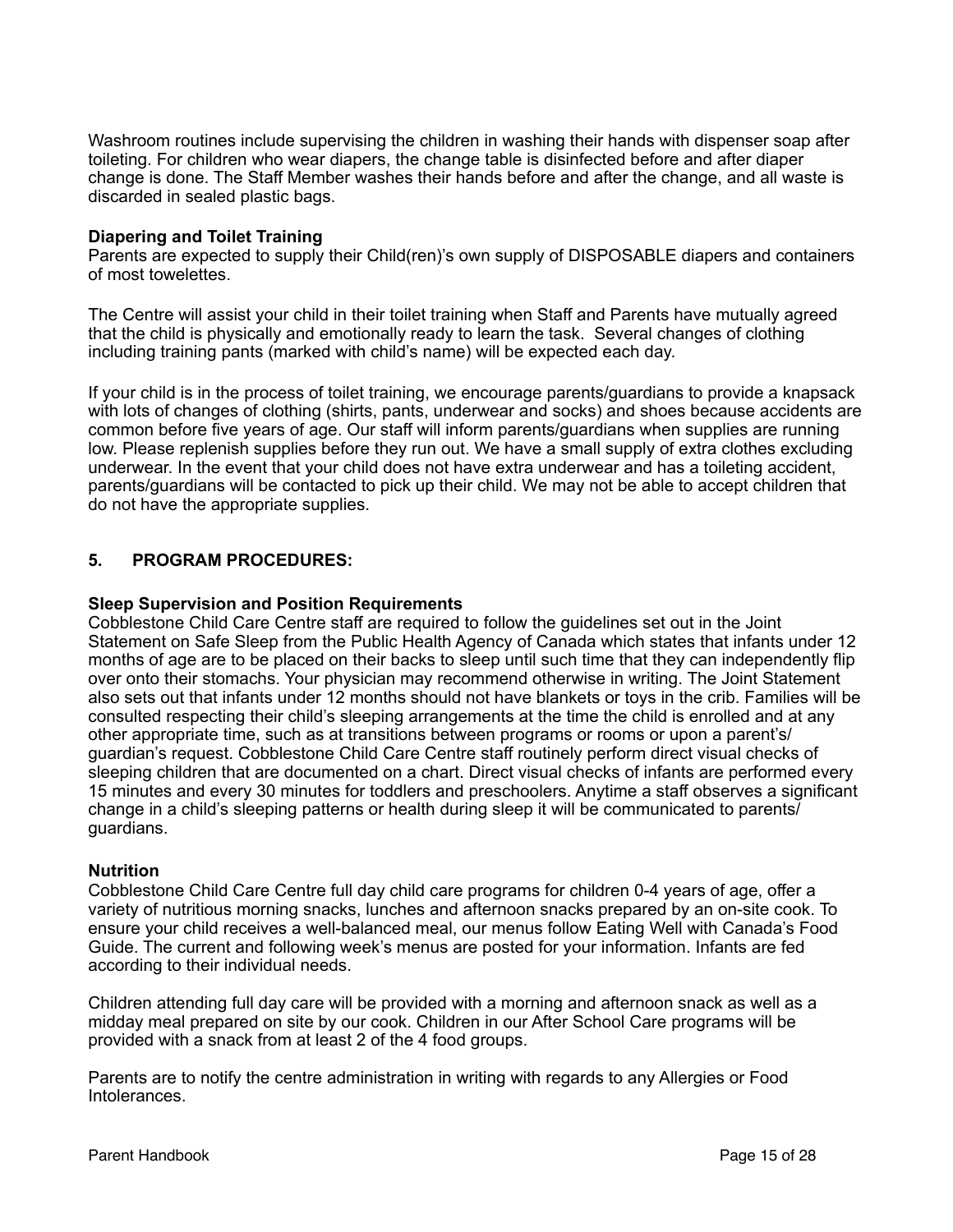Special dietary needs and allergies will be posted in the food preparation, play rooms, and consumption to ensure that children receive the correct food.

Any child requiring special dietary arrangements must be provided by parents labeled with the child's name including containers for individual storage of food. All written instructions provided by the parent will be implemented. Parents are asked to follow the following guidelines provided when sending food/ snack.

- Lunches and a minimum of 2 snacks should include a variety of foods from each of the 4 food groups. Referencing Canada's Food Guide. Fruit, Whole Grain Bread, Cheese, Vegetables, Fruit Salad, Pasta, Yogurt Salad
- Please ensure that lunches/snacks, do not include foods with low nutritional value and/or high in sugar content such as; Potato Chips, Chocolate Bars, Soda Pops and Candy.
- Food/snacks will be refrigerated when possible. Please send an ice pack with your child's lunch for when a refrigerator is not available.

Parents will be notified if they forget to send food/snack or when concerns arise regarding the nutritional adequacy and/or presence of any nuts, tree nuts or allergens in snacks and meals. The centre will seek consent from parents to supplement food/snacks such apples, crackers and rice cakes to children.

# **Life-Threatening Allergies (Anaphylaxis)**

The Cobblestone Child Care Centre strives to protect the children in our care who have lifethreatening allergies by reducing as much as possible exposure to their known allergens. A list of allergens to be avoided in the program is included in your registration package and a notice is posted for all families near the entrance to the program. Families are advised to check frequently as the notice is updated monthly. Any parent/guardian of a child with a life-threatening injury is responsible for providing the Cobblestone Child Care Centre with detailed information about their child's known allergens, signs and symptoms of an allergic response and the steps to take in an emergency prior to their child starting care. It is also very important that parent's/guardian's inform Cobblestone Child Care Centre staff anytime there is a change to a child's allergies.

# **Strategies to Reduce the Risk of Exposure to Anaphylactic Allergens**

The following strategies to reduce the risk of exposure to anaphylactic causative agents must be followed at all times by employees, students and volunteers at the child care centre.

- Do not serve foods where its ingredients are not known.
- Do not serve items with 'may contain' warnings on the label in a room where there is a child who has an individualized plan and emergency procedures specifying those allergens.
- Ask the cook to provide the known ingredients for all food provided. The ingredients will be reviewed before food is served to children to verify that causative agents are not served to children with anaphylactic allergies.
- In cases where a child has food allergies and the meals and snacks provided by the child care centre cannot meet the child's needs, ask the child's parent to supply snacks/meals for their child. All written instructions for diet provided by a parent will be implemented.
- Ensure that parents label food brought to the child care centre with the child's full name and the date the food arrived at the child care centre, and that parents advise of all ingredients.
- Where food is provided from home for children, ensure that appropriate supervision of children is maintained so that food is not shared or exchanged.
- Encourage parents who serve foods containing allergens at home to ensure their child has been rid of the allergens prior to attending the child care centre (e.g. by thoroughly washing hands, brushing teeth, etc.)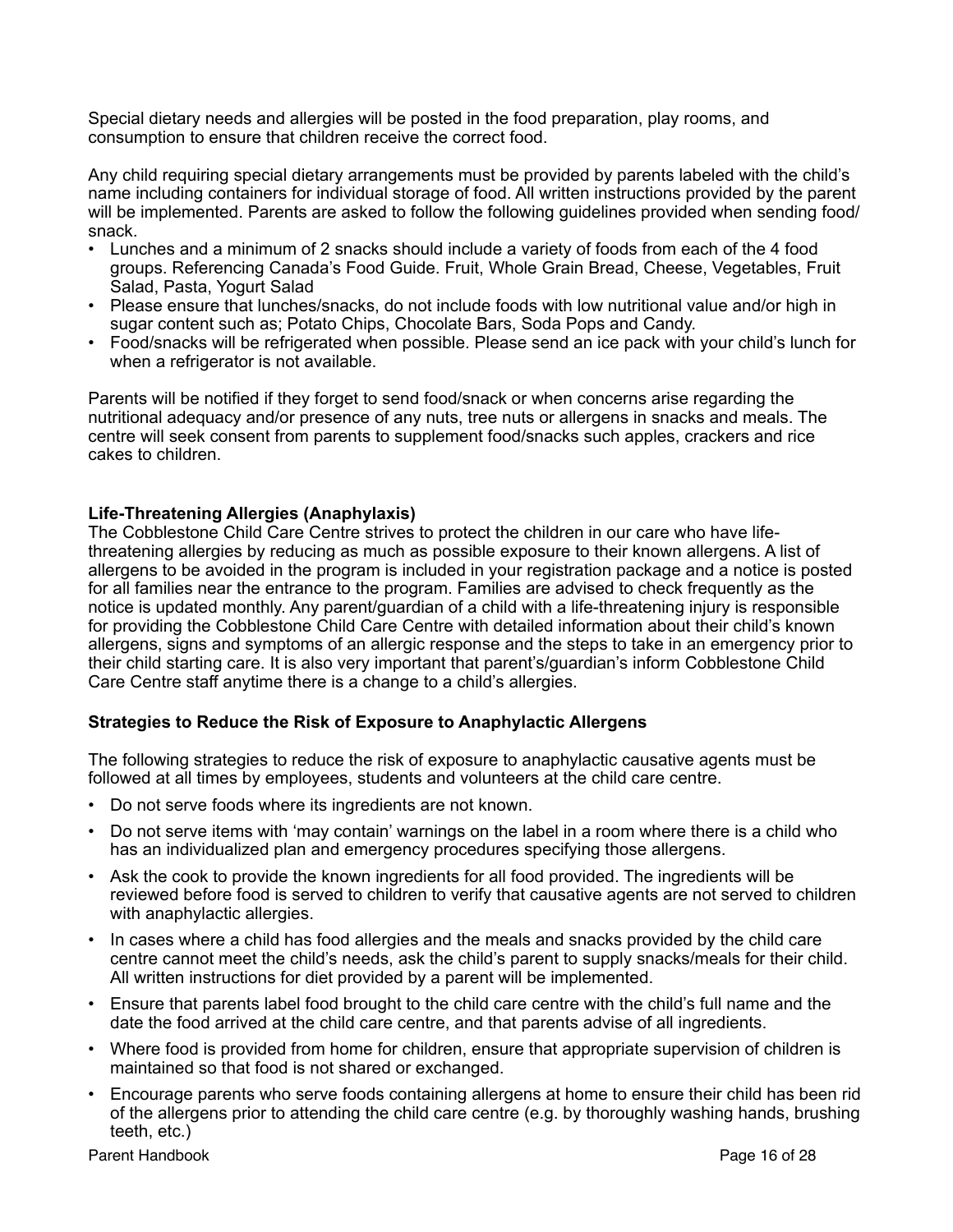- Do not use craft/sensory materials and toys that have known allergens on the labels.
- Share information about anaphylaxis, strategies to reduce the risk of exposure to known allergens and treatment with all families enrolled in the child care centre.
- Make sure each child's individual plan and emergency procedure are kept-up-to-date and that all staff, students, and volunteers are trained on the plans.
- Refer to the allergy list and ensure that it is up to date and implemented.
- Update staff, students, and volunteers when changes to a child's allergies, signs and symptoms, and treatment occur and review all updates to individualized plans and emergency procedures.
- Update families when changes to allergies occur while maintaining the confidentiality of children.
- Update or revise and implement the strategies in this policy depending on the allergies of children enrolled at the child care centre.
- Food/snacks will be refrigerated when possible. Please send an ice pack with your child's lunch for when a refrigerator is not available.

## **"Outside Food/snack" Policy**

It is the policy of Cobblestone Child Care to ensure that there is a written food/snack rules and regulation that is consistent with the Ministry guidelines regarding nutrition.

#### **Nutrition**

Adequate and appropriate nutrition is vital to to children's health, growth, development and well-being. The centre uses Canada's Food Guide to make informed decisions when creating our weekly menus.

Any child requiring special dietary arrangements must be provided by parents labeled with the child's name including containers for individual storage of food. All written instructions provided by the parent will be implemented. Parents are asked to follow the following guidelines provided when sending food/ snack.

- Lunches and a minimum of 2 snacks should include a variety of foods from each of the 4 food groups. Referencing Canada's Food Guide. Fruit, Whole Grain Bread, Cheese, Vegetables, Fruit Salad, Pasta, Yogurt Salad
- Please ensure that lunches/snacks, do not include foods with low nutritional value and/or high in sugar content such as; Potato Chips, Chocolate Bars, Soda Pops and Candy.
- Food/snacks will be refrigerated when possible. Please send an ice pack with your child's lunch for when a refrigerator is not available.

Parents will be notified if they forget to send food/snack or when concerns arise regarding the nutritional adequacy and/or presence of any nuts, tree nuts or allergens in snacks and meals. The centre will seek consent from parents to supplement food/snacks such as apples, crackers and rice cakes to children.

#### **Health and Illness**

Young children do not have a fully developed immune system, therefore your child experiencing some illness while in child care should be expected. The local Public Health unit sets out and monitors a comprehensive cleaning and sanitation routine and personal health care practices including frequent hand washing for Cobblestone Child Care Centre staff to follow. These routine practices are designed to minimize the spread of illness. You can help the Cobblestone Child Care Centre prevent the spread of illness by keeping your child home from the program anytime they have the following signs and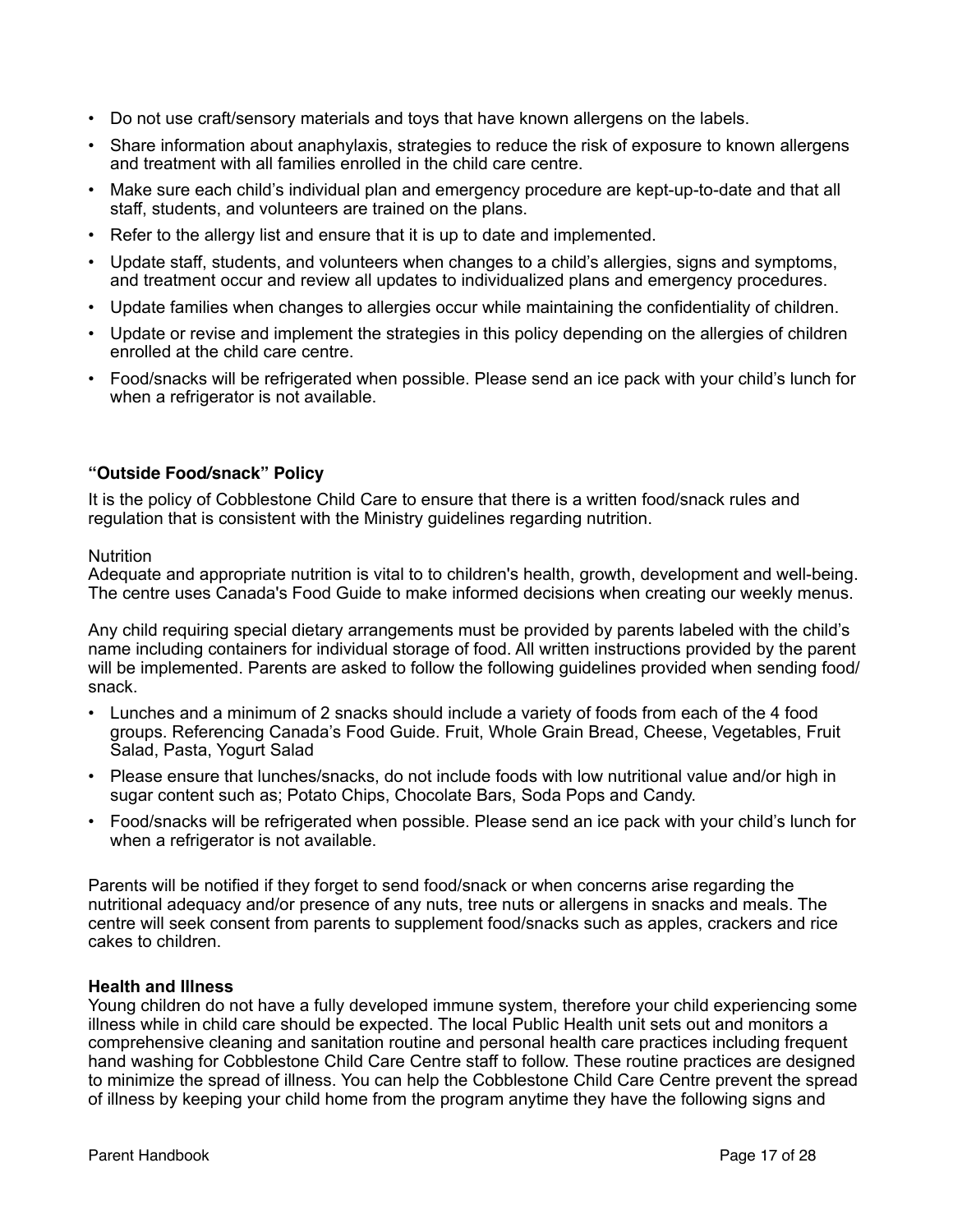symptoms of communicable illness until symptoms have stopped for at least 24 hours or a doctor has determined your child is or is not experience a communicable illness.

A temperature above 38 degrees Celsius (100 degrees Fahrenheit)

- Difficult or rapid breathing or a severe cough
- Vomiting more than twice in the last 24 hours
- Unexplained (i.e. not due to diet, or medication) diarrhea more than twice in the last 24 hours
- Sore throat especially if accompanied by a fever
- Undiagnosed skin rash
- Persistent scratching of body or head
- Eves are red or yellow, bowel movement is grey or white, or urine is dark or tea coloured

If your child experiences any of the signs and symptoms of communicable illness listed above while at the child care program, the Cobblestone Child Care Centre staff will contact you or one of your authorized pickup people to take your child home. While your child waits for you or your designate to arrive, they will be separated from the other children until it is determined they do not have a communicable illness.

## **Medication**

Whenever possible, parents/guardians should administer drugs and medication to their children at home, if this can be done without affecting the treatment schedule. When a child is ill, it is in their best interest to remain at home where they are comfortable and able to rest and get better. The Cobblestone Child Care Centre is required to administer only drugs and medications either prescribed by a doctor, nurse practitioner or other licensed health provider, with a prescription label on the original container on the medication or accompanied by a doctor's note that outlines the following:

- Date note was written.
- $\blacklozenge$  Time to be administered or detailed reason for administering including signs and symptoms (e.g. fever above 38°C, wheezing or coughing, itchy and watery eyes, sneezing, etc.).
- Expiry date of the note (i.e. is it for a specific time period? or on going until further notice?)
- Child's legal first and last name.
- Name of drug or medication.
- Dosage to be administered.

Anytime you bring prescription drugs or medications to be administered to your child at the child care centre the Cobblestone Child Care Centre staff will provide you with a Medication Administration Authorization form to complete that details the dosage, times of administration and permission for the Cobblestone Child Care Centre to give your child the drug or medication.

# **Advil, Tylenol, Motrin (Pain Relievers, Fever Reducers, and Anti-inflammatory**

**Medications)** It is not the Cobblestone Child Care Centre's practice to administer medications such as Advil, Tylenol, or Motrin to control cold or flu symptoms. It is in the best interest of the child experiencing these symptoms to remain home, to rest, and get better.

#### **Incident/Accident Reporting**

Children are active and curious. It is not uncommon for young children to experience cuts, scrapes, and bruises while running, jumping, and playing. All Cobblestone Child Care Centre staff hold valid certification in Standard First Aid and Infant and Child CPR and have been trained in emergency procedures.

Anytime your child has an accident, Cobblestone Child Care Centre staff will record the details on our Accident/Incident Notification for Parent form and provide you with a copy.

In the event a more serious incident involving your child occurs, Cobblestone Child Care Centre staff have been trained to respond based on the severity of the injury. Cobblestone Child Care Centre staff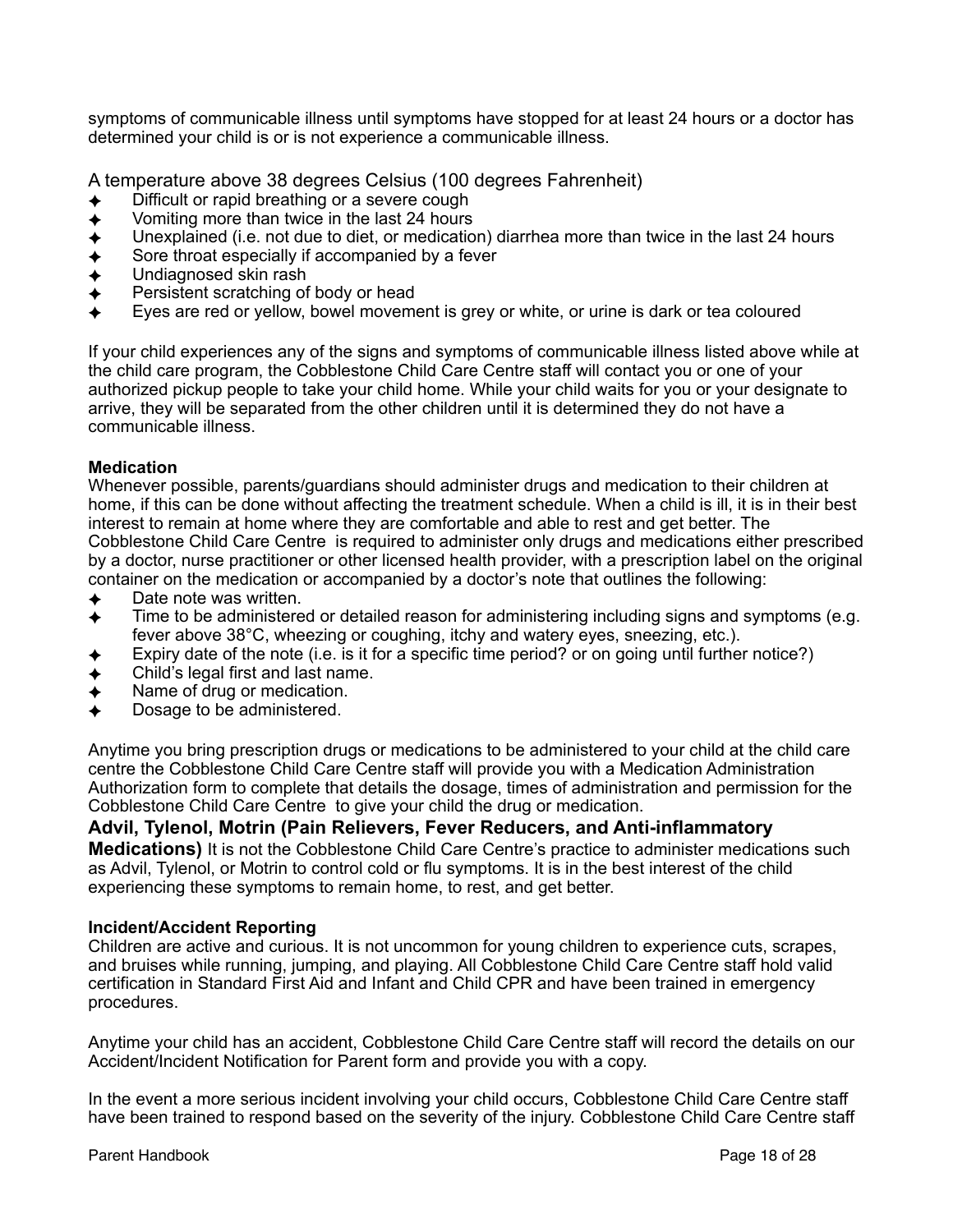will either call emergency support services (911), parent/guardian or your designated emergency contacts to take your child for medical evaluation.

**Serious Occurrence** incidents are reportable by the Cobblestone Child Care Centre to the Ministry of Education Child Care Quality, Assurance and Licensing Unit within 24 hours of the supervisor becoming aware of the incident. Details regarding the serious occurrence will be posted near the entrance of the program for 10 days. A serious occurrence incident is defined as; a life-threatening injury or illness of a child, an allegation of abuse by a staff, student, or placement volunteer, a missing or unsupervised child, a disaster on premises, or the death of a child.

#### **Emergency Response**

The Cobblestone Child Care Centre is committed to being prepared and to keep all staff, volunteers and families safe in the event of an emergency or natural disaster. We understand that Cobblestone Child Care Centre families, staff, volunteers and students on placements are never counted in ratios and rely on our ability to deliver uninterrupted programs and services in safe environments. The Cobblestone Child Care Centre trains all staff, volunteers, and students on placement before interacting with children and annually on emergency procedures including how to respond to personal injuries and medical emergencies, building emergencies (power failure, flood), fire drills and evacuation, inclement weather, threats from criminal activity (lockdown) and natural disasters.

In the event your child is involved in an emergency you will be contacted directly by the Cobblestone Child Care Centre. If the Cobblestone Child Care Centre is unable to reach you directly they will call the emergency contacts you have identified in your child's registration package. The Cobblestone Child Care Centre will also endeavour to post information on our website, and social media accounts. Depending on the nature of the emergency, the Cobblestone Child Care Centre staff and children may have to re-locate to an evacuation site until you can pick up your child. The Cobblestone Child Care Centre evacuation site address will be posted in the entrance way of the program.

#### **Smoke Free**

Cobblestone Child Care Centre Child Care programs are required to be smoke free environments under the Smoke Free Ontario Act 2005. Smoking or handling a cigarette or tobacco on the premises where a Cobblestone Child Care Centre child care program is located, including all in-door and outdoor areas is prohibited. This includes playgrounds, school property and surrounding areas. Failure to comply could result in a penalty of up to \$5,000.00.

# **Outdoor Play**

All children in full day child care centres are required to play outdoors for a minimum of two hours each day, weather permitting. During inclement weather, alternate active play must be provided indoors. Weather can change quickly. A rainy cool morning can rapidly become a humid, sunny afternoon. We ask that you always prepare your child for any type of weather so that your child can participate comfortably outdoors.

#### **Field Trips and Community Walks**

Field trips and community walks provide valuable experiences for children and allow staff the opportunity to extend program activities outside of the classroom. When these opportunities arise, parents/guardians will be required to complete a permission form giving consent for their child to participate in the activity. Community walks may be part of the regular program and as such do not require a permission form.

#### **Extreme Weather**

During extreme weather conditions, advisories or alerts, (heat, smog or wind chill) the Cobblestone Child Care Centre follows the guidelines of the local health department. Our first priority is to keep children safe from serious adverse health effects such as frostbite and sunburn. Cobblestone Child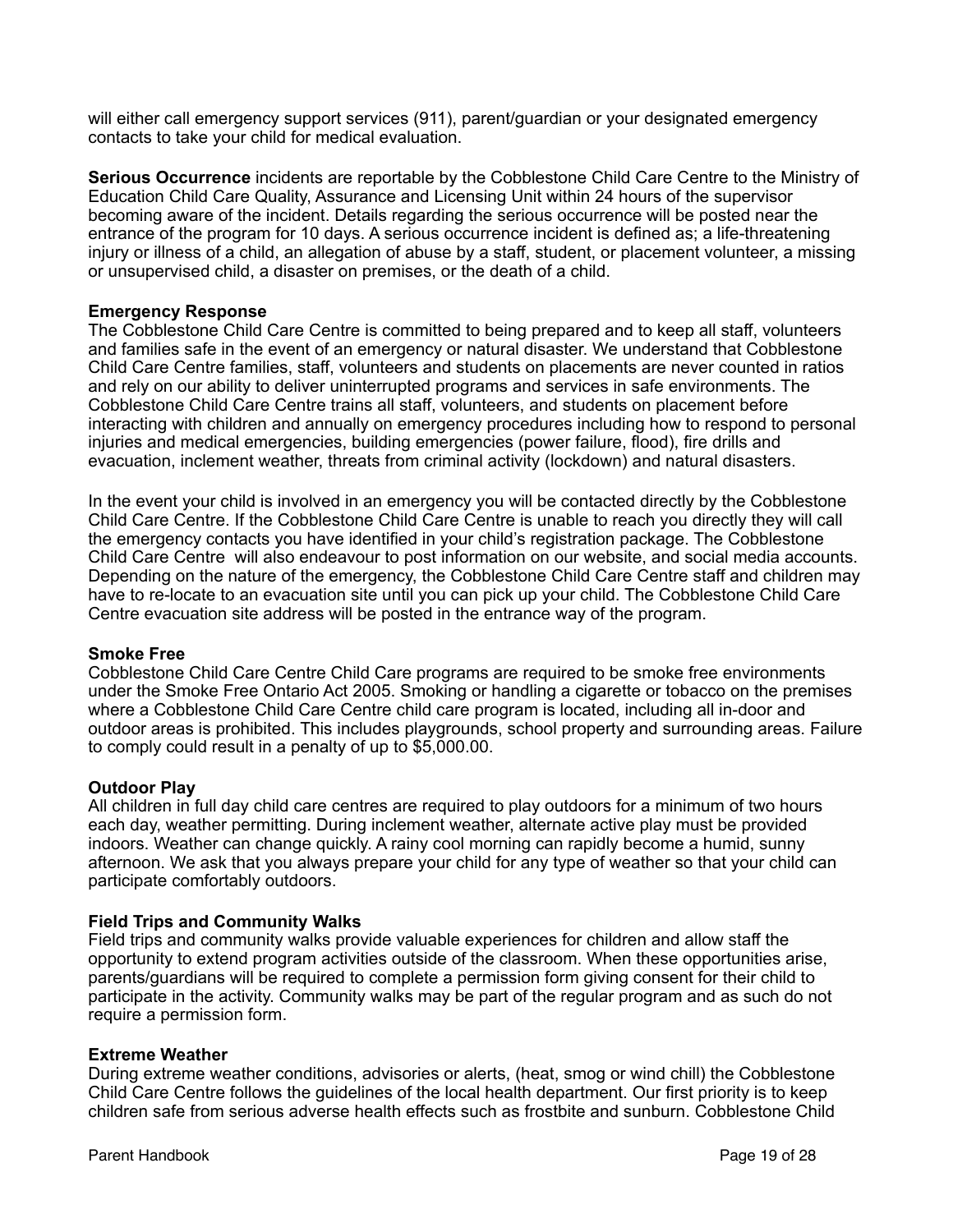Care Centre Educators will adjust the amount of time spent outdoors or provide an alternative indoor plan.

## **6. PROGRAM INFORMATION:**

#### **Programs Offered**

Daily Programs **-** Infant care Other Programs **-** P.A. Day Camp Toddler Care Winter Break Camp Preschool March/ Spring Camp Before & After School Summer Camp

#### **Part Time Programs**

Part time programs are available for toddler and preschool classrooms. Families can choose from 2 day (Tuesday & Thursday) or 3 day (Monday, Wednesday and Friday) options. You will be asked to sign a part time program agreement form.

#### **Arrival and Departure**

The safety and well-being of all children participating in Cobblestone Child Care Centre child care programs is of utmost importance to us. Parents/guardians or their designate are required to personally escort their child into the program and to pick up their child at the end of the day. Please ensure the Cobblestone Child Care Centre staff is aware you have arrived or that you are departing with your child. Arrival and Departure times are recorded by a Cobblestone Child Care Centre Educator prior to parents/guardians leaving the centre.

## **Authorized Drop off/Pick up and Emergency Contacts**

At the time of enrolment you will be asked to provide the names and contact information including telephone numbers and addresses of any adults 16 years of age or older that you authorize to drop off/pick up your child or come to the centre in the event that you cannot be contacted when your child is ill or has been involved in an emergency. The Cobblestone Child Care Centre does not permit children 15 years of age or younger to escort younger children home. If you require an alternate person to pick up your child who is not on the list please provide this information in writing (email) to the Cobblestone Child Care Centre staff. Any new visitors to the Cobblestone Child Care Centre who come to pick up a child will be asked to provide photo identification.

#### **Late Pick up**

Cobblestone Child Care Centre Early Childhood Educators are counting on you to be on time to pick up your child at the end of the day so that they can meet their personal and family obligations. We do understand that that weather and traffic accidents happen, however we appreciate you calling the program to let us know you will be late or making arrangements for an alternate adult to pick up your child. Child care arrangements may be withdrawn by the Cobblestone Child Care Centre for parents/ guardians who frequently pick up their child late.

For a child left past 5:30 pm without notification from parents, all attempts will be made to contact the parents and emergency contacts for immediate pick-up. If no contact can be made by 5:45, Family and Children's Services will be notified.

#### **Space Limitations**

The Cobblestone Child Care Centre has the right to manage enrolment which may result in the centre not being able to accommodate your child care needs for the subsequent school year. Priority will be given to children of families registered with the centre for the prior school year and for children graduating from the centre attending the school being serviced by the centre. In situations where capacity is limited and expansion of space is unavailable, the Cobblestone Child Care Centre will provide families with written notice.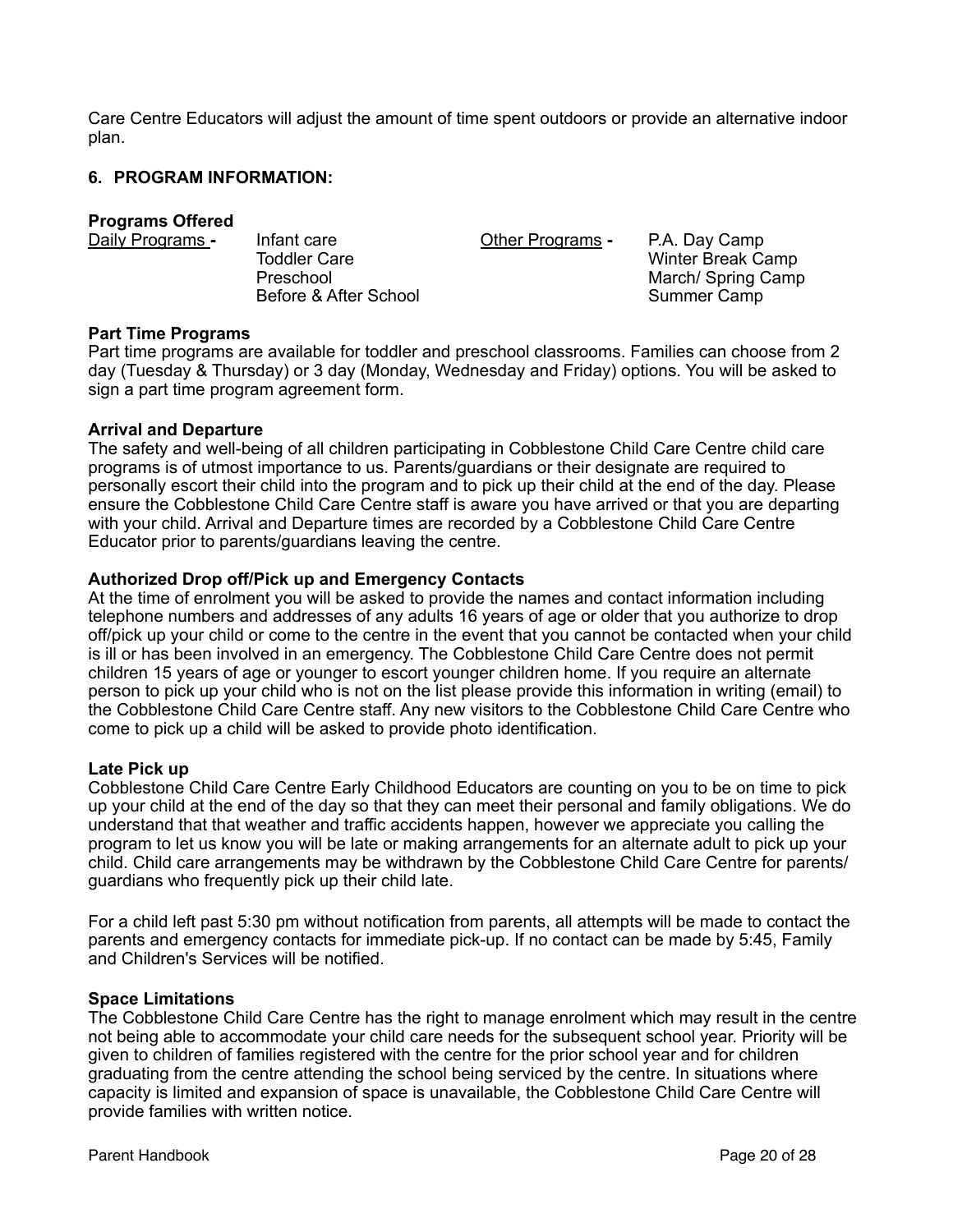## **Program Closures**

Cobblestone Child Care Centre Child Care Programs are closed on all statutory holidays during the year. Please note when a statutory holiday falls on a weekend the Cobblestone Child Care Centre will recognize this closure date on the following business day. Fee payment is required for all statutory holidays

- New Year's Day
- Family Day
- ✦ Good Friday
- 
- ← Victoria Day<br>← Canada Day<br>← Civic Holiday<br>← Thanksgiving Canada Dav
- Civic Holiday
- Labour Day
- Thanksgiving Day
- Christmas Dav
- Boxing Day

## **Inclement Weather Program Closures**

Severe weather conditions can result in school boards closing schools. In this case all Cobblestone Child Care Centre child care programs will also be closed. Please listen to local radio/television stations or check local school board websites for information. The Cobblestone Child Care Centre will make every effort to inform families of centre closures due to inclement weather through our website ymcagta.org, Refunds will not be offered for these closures.

#### **Gradual Entry Program**

Children who begin in our Infant, Toddler, and Preschool programs require a gradual entry period of a few days. Gradual Entry, is an important process that assists your child in making a smooth transition into our childcare facility. Teacher(s) will work with each family to meet each child's needs in this regard.

The period of transition may be shorter or longer, depending on the child's ability to cope within the program. If you child is over 18 months, taking your child to your work place for a visit helps them 'see' where their loved one will be while they are at Day Care.

Help prepare your child by telling her/him that you will be going to work and that she/he will go to Child Care. Prepare your child and share as much information about the Child Care arrangement as you can with your child.

#### **Drop Off Transition:**

Keeping a morning routine at home and not rushing your child to get ready can make all the difference in how your child will react to being dropped off. A cheery confident good-bye with the assurance of return on time will facilitate this important transition time. Tell your child when you will return: a few minutes, an hour, after lunch, before supper or whatever you expect, be accurate, if you will not be back for hours do not say you will be back soon. By having a positive attitude in the morning when you are dropping off your child will help them with their adjustment.

#### **Pick Up Transition:**

When picking up your child, let them know how glad you are to see them and that you want to hear about their day. Your child may be excited to see you, cry, be mad at you or not even acknowledge your presence. Each reaction is normal and you should not take any negative reaction personally. Your child may be tired from a fun filled busy day so please try to not plan any new activities for your child during their first week or two. They may get overstimulated and need a bit of extra wind-down time at home and more hugging time with you.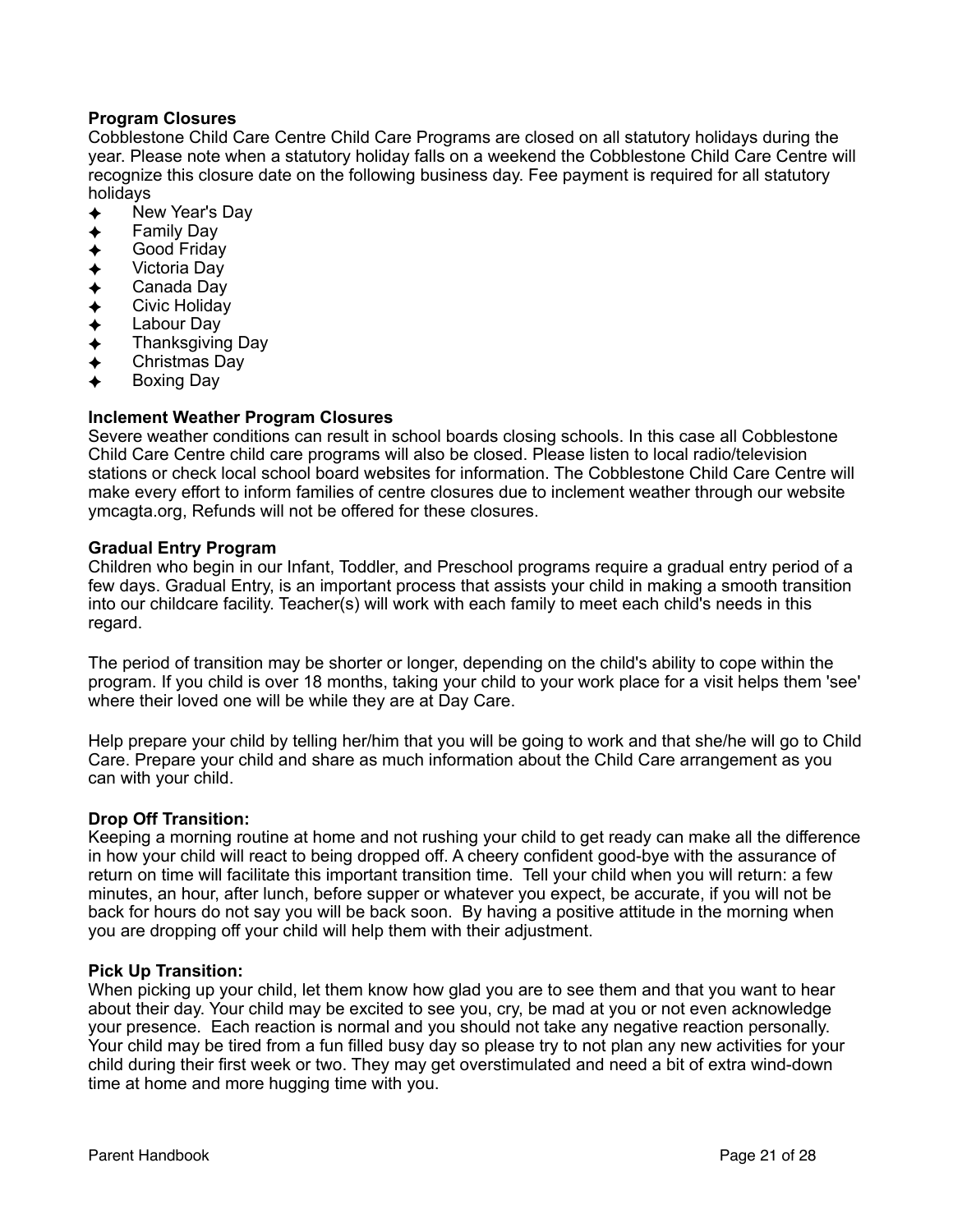# **Daily Transition:**

As mentioned before, the first month of enrolment is not a good time to start anything new. That includes potty training, weaning or removing any comfort items such as soothers, blankets, stuffies, etc. If possible start at least a month before your child's first day and at least 2-3 months after their successful transition into the daycare. By then they should be okay at drop off, adjusting well to our routine and if applicable; napping well.

On occasion some children may take longer to adjust, especially if they have only been with one main caregiver. Be prepared for what may be the end of their world in their eyes. The goal is to make sure you are both happy, by taking it slow and not rushing in to drop off your child. No matter how late for work you are, say goodbye slowly. If not it might make the next time worse. Give yourself lots of time in the morning just in case traffic is bad.

## **Suggested Transitioning Your Child into the Centre**

To allow transition to be effective and smooth, a child needs time to adjust to a new environment. We have listed below our suggested transition schedule (5 Days).

- DAY 1- Child visits for 2 hours in the morning
- DAY 2- Child visits and remains for lunch
- DAY 3- Child visits and remains for afternoon nap
- DAY 4- Child visits and remains until free play in the afternoon
- DAY 5- Child visits and remains for the whole day
- ✦ Each child's transition time will be modified to meet their individual needs.

## **7. REGISTRATION INFORMATION:**

#### **Waitlist**

The Cobblestone Child Care Centre strives to accommodate all registration requests, however there may be times when space is unavailable in our programs and you may be offered to place your child on a waitlist. To address this issue the Cobblestone Child Care Centre has created a waiting list procedure. Please note there is no fee to place your child on a waiting list.

#### **a. Application Procedure for Waiting List**

There is absolutely no fee to place your child's name on the wait list. Cobblestone Child Care Centre aims to develop a waitlist policy and practices that are transparent, fair and consistent. If you wish your child to be placed on the waiting list, a waiting list enrolment form must be completed.

#### **b. Waitlist Management**

To ensure that families gain access to Cobblestone Child Care Centre programs in the shortest time possible, the following practices are put in place:

- The date of registration on the waitlist will reflect the date the registration form was received by the Administration Office (online or by phone);
- ✦ A family who refuses a space the first time it is offered or fails to return a first call within one week will retain its priority on the wait list;
- A family who refuses a space when offered a second time or fails to return a second call within one week will be placed at the end of the waitlist;
- ✦ A family who refuses a third offer for a space or fails to return a third call within one week will be withdrawn from Cobblestone Child Care Centre's waitlist. Once withdrawn from the waitlist, a family must forward a new registration form to the Administration Office to be placed on the waitlist.
- It is the parent's responsibility to call or e-mail Cobblestone Child Care Centre to bring changes to their contact information.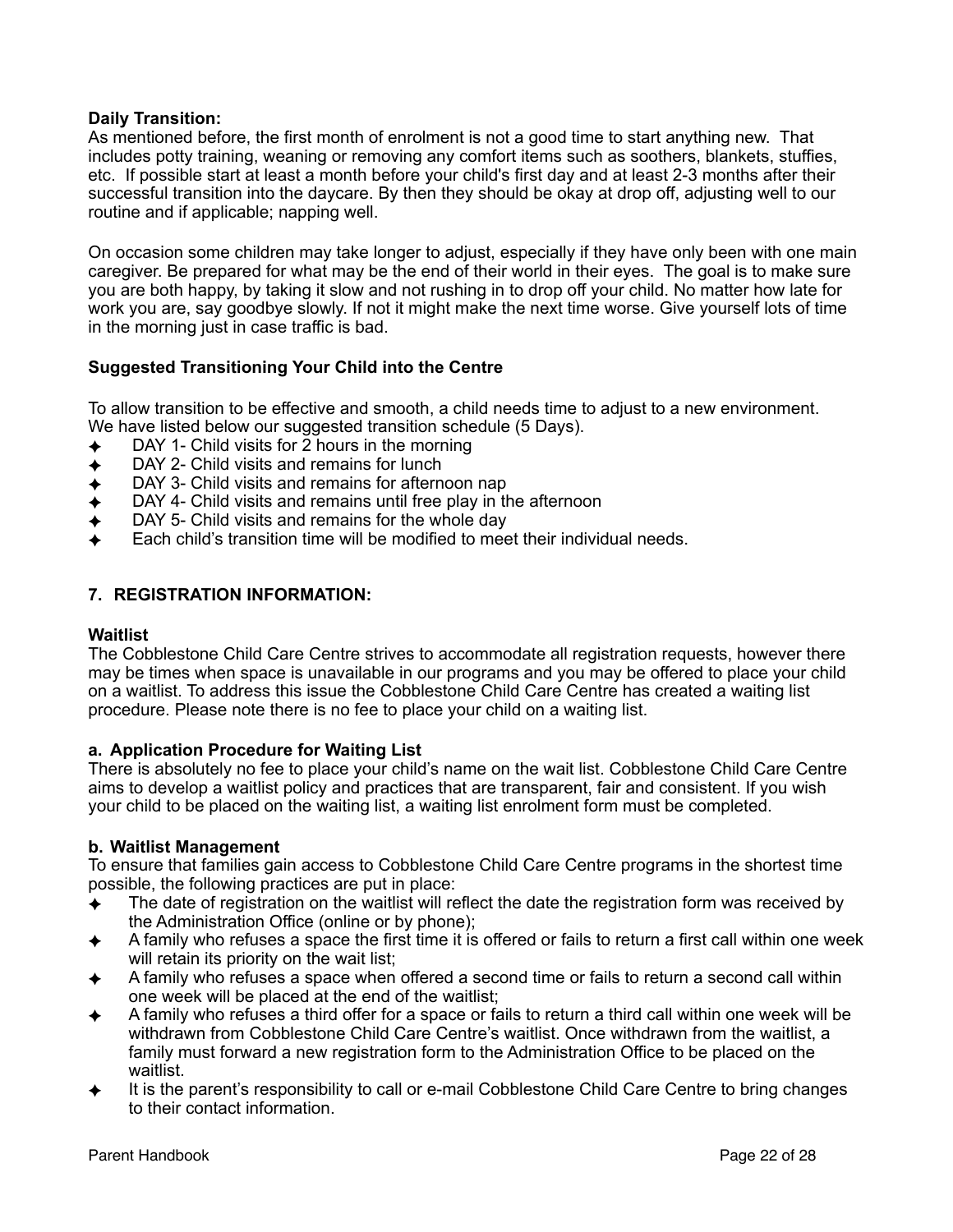- When a space becomes available, the family at the top of the waitlist will be contacted, irregardless of whether the space is full-time or part-time. Once a child is registered, it becomes possible to eventually accommodate for more specific needs, for example, going from a parttime to a full-time space.
- Waiting list are maintained as per the needs identified and discussed by parents however, vacant spots are provided to families needing immediate care not for a family needing care at a future date.

## **The order of priority in which children are enrolled is:**

- children graduating from within the centre or requiring change of program
- siblings of the children currently attending a program in our Centres
- children of parents working in Centre
- children as per the waitlist

## **Admission**

Once a place for your child has been confirmed, you will be required to complete a registration package for your child, including a medical form with a record of immunization, and an emergency contact form along with the deposit of two weeks fees, which will cover the first two weeks of childcare. All registration forms including immunization forms and other consent forms must be completed and returned to the centre before the child begins.

Cobblestone Child Care Centre will accept new children when there are vacancies, as per the order of priority stated above. No family will be discriminated against on the basis of race, language, culture, gender or sexual orientation or special need.

We strive to ensure:

- $\triangleleft$  That other organizations in the community have information about the Centre, including pamphlets and posters.
- That a waiting list is maintained for each age group.
- That we keep the waiting list current by contacting families on it every three months to see whether they are still interested in the program.
- That we offer only the highest quality childcare.
- That we advocate for all children.
- That we offer a tour of the facility, and a gradual transition procedure to all families and children coming into the centre.

| <b>Childcare</b>    | Daily Fee (FT) | <b>FT/WK</b> | PT/WK (M/W/F)         | PT/WK (T/T) |
|---------------------|----------------|--------------|-----------------------|-------------|
| Infant Care         | \$63.00        | \$315.00     | PT care not available |             |
| <b>Toddler Care</b> | \$50.75        | \$253.75     | \$152.25              | \$101.50    |
| Preschool           | \$47.40        | \$237.00     | \$142.20              | \$94.80     |

# **Fee Schedule**

| <b>School Age</b> | Daily Fee | <b>Monthly</b> | <b>AM Monthly</b> | <b>PM Monthly</b> |
|-------------------|-----------|----------------|-------------------|-------------------|
| School Age        | \$20.00   | \$440.00       | \$280.00          | \$280.00          |
| PA Day/Camp       | \$52.50   |                |                   |                   |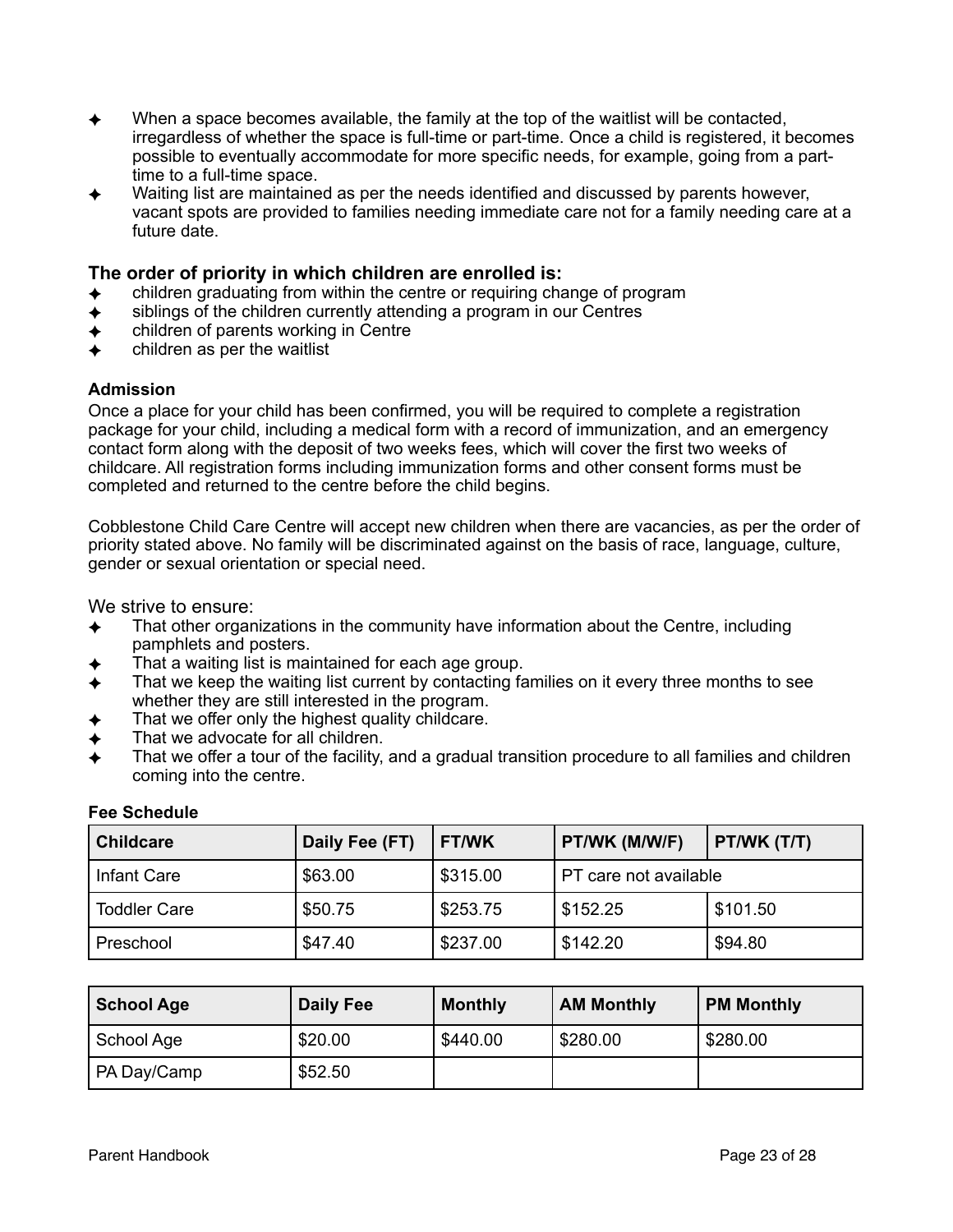#### **Child care payments**

Child care payments are processed on a bi-weekly basis by pre-authorized payment/debit authorization.

#### **Declined Fees**

Any fees that do not clear the designated bank account will be charged a \$45.00 handling fee. Should child care fees continue to be in arrears child care services will be terminated.

#### **Fee Increase**

Parents will receive one month notice of any upcoming rate increases

**Tax Receipts -** Tax receipts are issued at the end of February each year

#### **Deposit**

#### **Infant, Toddler, and Preschool:**

Upon enrolment, the Parent agrees to submit the payment equivalent to two week's fees (which covers the first two weeks of care), along with the required registration forms and immunization record. Cheques are made payable to the Cobblestone Child Care Centre. Subsequent fees are paid by post dated cheques submitted to the centre Supervisor.

#### **Before & After School Care:**

Upon enrolment, the Parent agrees to submit the payment equivalent to one month fees (which covers the first month of care), along with the required registration forms and immunization record. Cheques are made payable to the Cobblestone Child Care Centre. Subsequent fees are paid by post dated cheques submitted to the centre Supervisor. Fee Increase: Parents will receive one month notice of any upcoming rate increases

#### **Absence from Centre**

There will be no discounts or refunds for missed days, statutory holidays, sick days, vacations or snow closures as operating costs are based on the number of children enrolled.

Non payment, late payment and repeated dishonoured cheques will, at the absolute discretion of the management, be deemed to be a breach of this agreement by the Parent, giving rise to the termination of services and withdrawal of the Child from the Centre.

#### **Program Request Changes**

Registration changes include: family/child contact information, emergency contact information, and changes to program type (part time to full time). Registration changes and updates can take up to 10 days to be completed.

Request by any families requiring changes to their child's current program has to be in writing. You can drop the request letter to the Centre Supervisor. Although the centre cannot guarantee such changes however every possible arrangement will be made to accommodate the proposed changes. A minimum of 2 weeks notice is required to analyze if the centre can facilitate such changes.

#### **Payment Changes**

Any changes to the cheques or accounts status must be made in writing to the Program Supervisor. This information will be forwarded to our processing. Please allow 10 business days.

#### **Withdrawal Policy**

The Centre ask parents/guardians for 30 days written notice should a client wishes to withdraw a child from the program enrolment.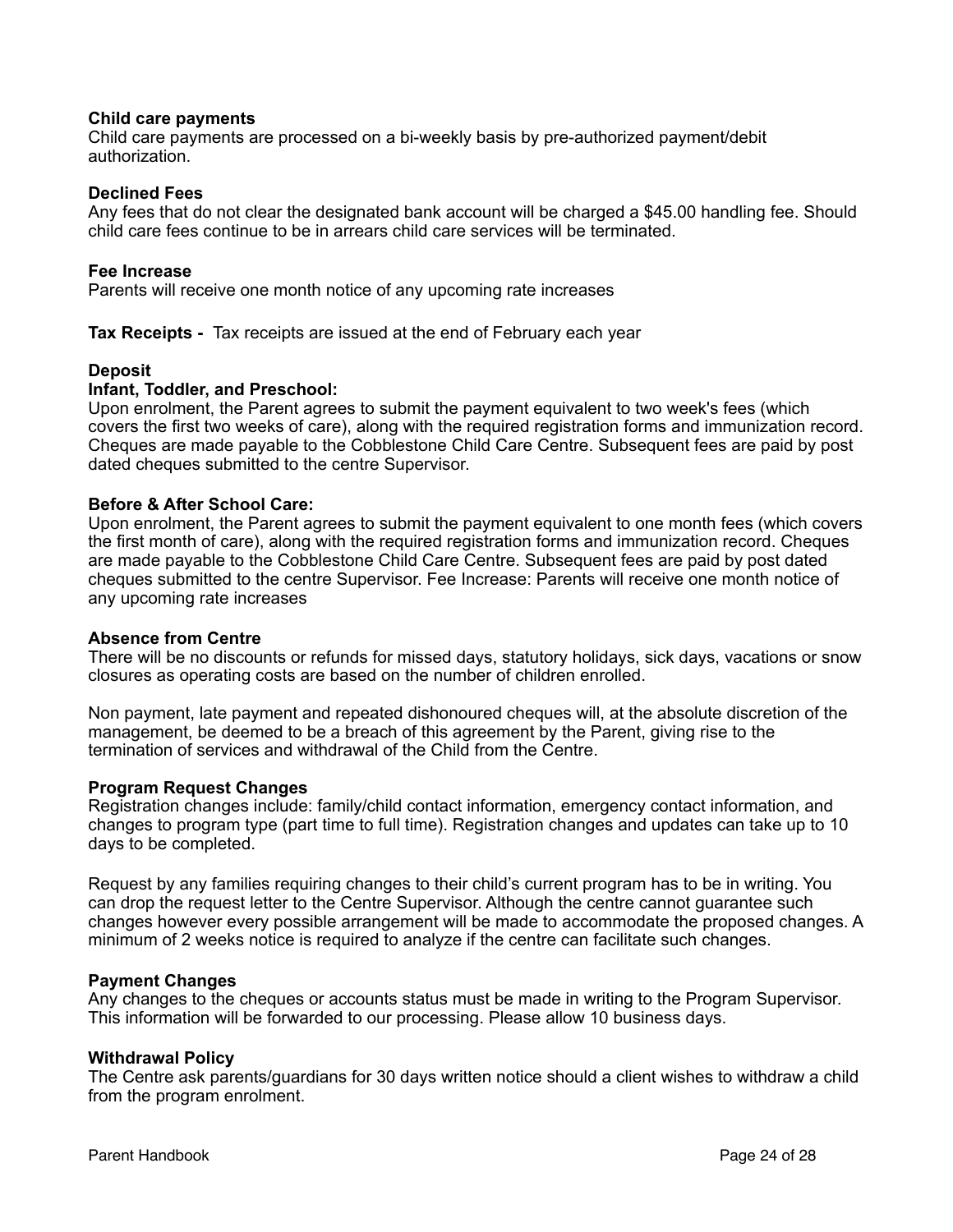# **Withdrawal of Cobblestone Child Care Centre Services**

The Cobblestone Child Care Centre strives to meet the individual needs of all children and families enrolled in our Cobblestone Child Care Centre child care programs. However, situations do arise from time to time where it may be necessary for the Cobblestone Child Care Centre of Greater to withdraw child care services for a child and/or their family. The Cobblestone Child Care Centre does not take these decisions lightly and takes reasonable care to ensure a thorough assessment of the child's needs, community supports available, and the Cobblestone Child Care Centre programs ability to support the child have been undertaken before withdrawing services. Examples leading to withdrawal of services may include:

- ✦ Non-payment of program fees
- $\leftarrow$  Frequent late pick up
- ✦ Parents/guardians or children who exhibit violent or harassing behaviour towards staff, volunteers, students on placement, other children or families
- ✦ Community resources for children with special needs are unavailable or have been exhausted
- Refusal by parent/guardian to meet with Cobblestone Child Care Centre staff and/or consent to the use of support services for children.

## **Privacy of Information**

All Cobblestone Child Care Centre staff, volunteers and placement students understand the importance of keeping all personal information in the strictest of confidence. The Cobblestone Child Care Centre will not share any personal information with outside agencies including school boards, and resource consultants for children with special needs without written parental consent.

## **8. COMPLIANCE WITH POLICIES OF THE CENTRE**

The above Policies and Procedures are put in place to make sure that your child's day in our Centre runs smoothly, securely, and safely and is filled with appropriate learning experiences.

All individuals with interactions within the Cobblestone Child Care Centre Centre are expected to be familiar with and adhere (at all times) to the Centres policies and procedures. Failure to do so may result in discipline or withdrawal of the child.

# **Parent Issues and Concerns Policy and Procedures**

Name of Child Care Centre: Cobblestone Child Care Centre Ltd. Date Policy and Procedures Established: May 2, 2019 Date Policy and Procedures Updated:

#### **Purpose**

The purpose of this policy is to provide a transparent process for parents/guardians, the child care licensee and staff to use when parents/guardians bring forward issues/concerns.

# **Policy**

#### **General**

Parents/guardians are encouraged to take an active role in our child care centre and regularly discuss what their child(ren) are experiencing with our program. As supported by our program statement, we support positive and responsive interactions among the children, parents/guardians, child care

Parent Handbook **Page 25 of 28**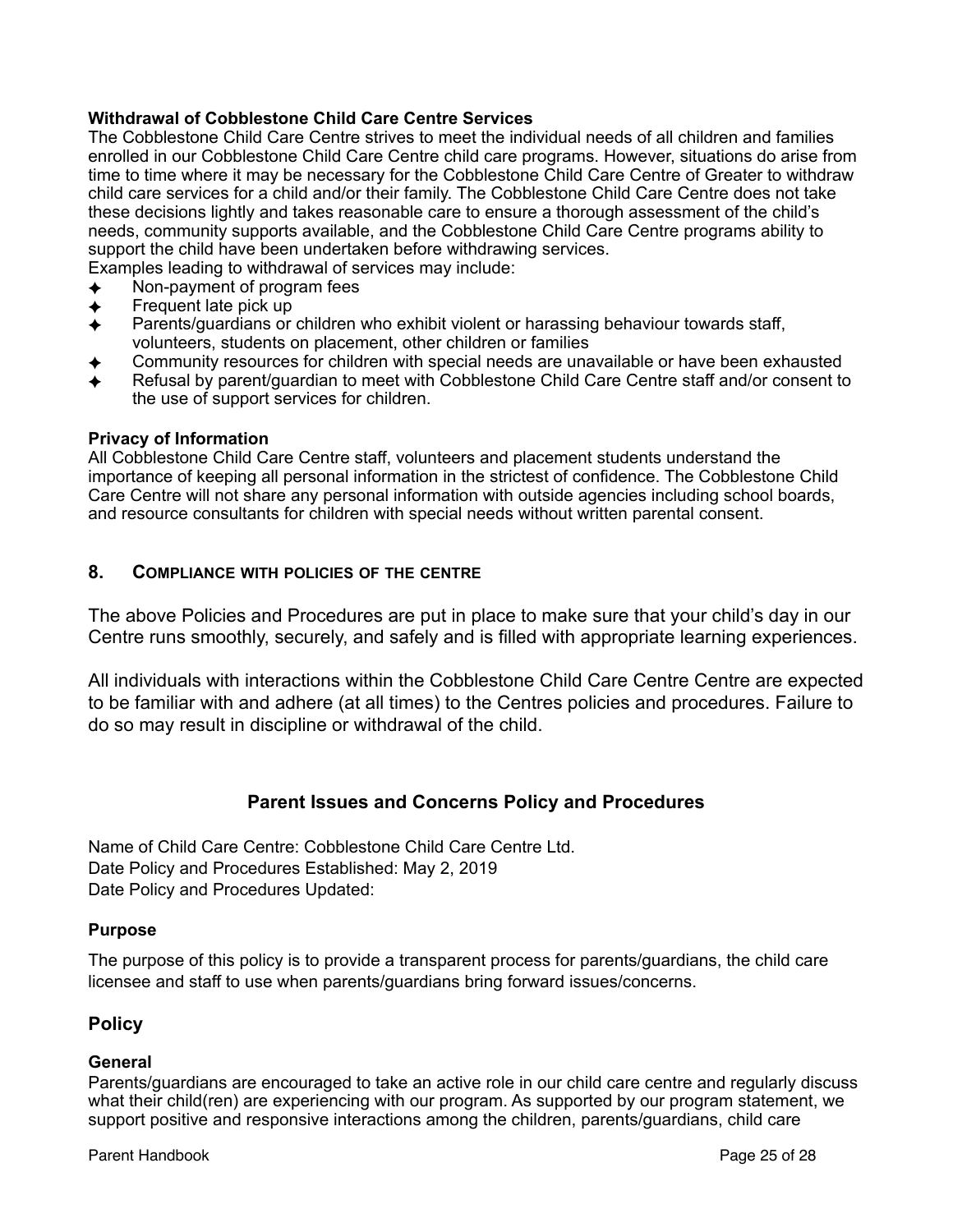providers and staff, and foster the engagement of and ongoing communication with parents/guardians about the program and their children. Our staff are available to engage parents/guardians in conversations and support a positive experience during every interaction.

All issues and concerns raised by parents/guardians are taken seriously by supervisor and will be addressed. Every effort will be made to address and resolve issues and concerns to the satisfaction of all parties and as quickly as possible.

Issues/concerns may be brought forward verbally or in writing. Responses and outcomes will be provided verbally, or in writing upon request. The level of detail provided to the parent/guardian will respect and maintain the confidentiality of all parties involved.

An initial response to an issue or concern will be provided to parents/guardians within two business day(s). The person who raised the issue/concern will be kept informed throughout the resolution process.

Investigations of issues and concerns will be fair, impartial and respectful to parties involved.

## **Confidentiality**

Every issue and concern will be treated confidentially and every effort will be made to protect the privacy of parents/guardians, children, staff, students and volunteers, except when information must be disclosed for legal reasons (e.g. to the Ministry of Education, College of Early Childhood Educators, law enforcement authorities or a Children's Aid Society).

# **Conduct**

Our centre maintains high standards for positive interaction, communication and role-modelling for children. Harassment and discrimination will therefore not be tolerated from any party.

If at any point a parent/guardian, provider or staff feels uncomfortable, threatened, abused or belittled, they may immediately end the conversation and report the situation to the supervisor and/or licensee.

# **Concerns about the Suspected Abuse or Neglect of a child**

Everyone, including members of the public and professionals who work closely with children, is required by law to report suspected cases of child abuse or neglect.

If a parent/guardian expresses concerns that a child is being abused or neglected, the parent will be advised to contact the [local Children's Aid Society](http://www.children.gov.on.ca/htdocs/English/childrensaid/reportingabuse/CASLocations.aspx) (CAS) directly.

Persons who become aware of such concerns are also responsible for reporting this information to CAS as per the "Duty to Report" requirement under the *Child and Family Services Act*.

| Nature of Issue or<br>Concern                                                                                                     | <b>Steps for Parent and/or Guardian to</b><br><b>Report Issue/Concern:</b>                | Steps for Staff and/or Licensee in<br>responding to issue/concern:                                                                                                                                                                    |
|-----------------------------------------------------------------------------------------------------------------------------------|-------------------------------------------------------------------------------------------|---------------------------------------------------------------------------------------------------------------------------------------------------------------------------------------------------------------------------------------|
| Program Room-<br><b>Related</b>                                                                                                   | Raise the issue or concern to<br>the classroom staff directly<br>$\overline{\phantom{a}}$ | Address the issue/concern at the time it is<br>$\blacksquare$<br>raised                                                                                                                                                               |
| E.g: schedule, sleep<br>arrangements, toilet<br>training, indoor/<br>outdoor program<br>activities, feeding<br>arrangements, etc. | or<br>the supervisor or licensee.                                                         | or<br>arrange for a meeting with the parent/<br>$\overline{\phantom{a}}$<br>guardian within two business days.<br>Document the issues/concerns in detail.<br>Documentation should include:<br>the date and time the issue/concern was |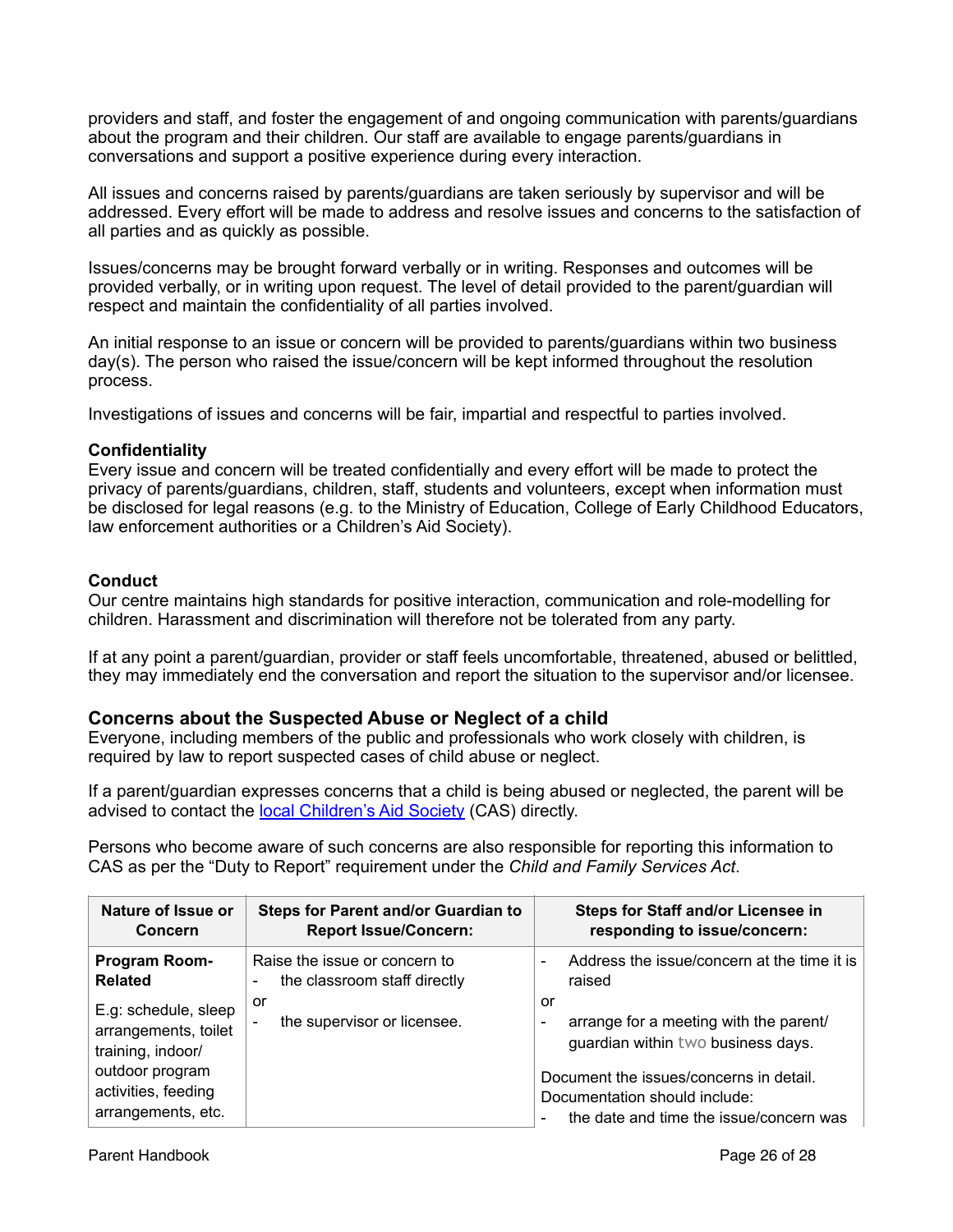| Nature of Issue or<br>Concern                                                                                                               | <b>Steps for Parent and/or Guardian to</b><br><b>Report Issue/Concern:</b>                                                                                                                                                                                                                                                                                                                                                              | Steps for Staff and/or Licensee in<br>responding to issue/concern:                                                                                                                                                                                                                                                                                                                                                                                          |
|---------------------------------------------------------------------------------------------------------------------------------------------|-----------------------------------------------------------------------------------------------------------------------------------------------------------------------------------------------------------------------------------------------------------------------------------------------------------------------------------------------------------------------------------------------------------------------------------------|-------------------------------------------------------------------------------------------------------------------------------------------------------------------------------------------------------------------------------------------------------------------------------------------------------------------------------------------------------------------------------------------------------------------------------------------------------------|
| General, Centre- or<br><b>Operations-Related</b><br>E.g: child care fees,<br>hours of operation,<br>staffing, waiting lists,<br>menus, etc. | Raise the issue or concern to<br>the supervisor or licensee.<br>$\overline{a}$                                                                                                                                                                                                                                                                                                                                                          | received:<br>the name of the person who received the<br>issue/concern;<br>the name of the person reporting the<br>$\overline{\phantom{a}}$<br>issue/concern;<br>the details of the issue/concern; and<br>$\qquad \qquad \blacksquare$<br>any steps taken to resolve the issue/<br>$\blacksquare$                                                                                                                                                            |
| <b>Staff-, Duty</b><br>parent-,<br>Supervisor-, and/or<br><b>Licensee-Related</b>                                                           | Raise the issue or concern to<br>the individual directly<br><b>or</b><br>the supervisor or licensee.<br>$\blacksquare$<br>All issues or concerns about the<br>conduct of staff, duty parents, etc. that<br>puts a child's health, safety and well-<br>being at risk should be reported to the<br>supervisor as soon as parents/<br>guardians become aware of the<br>situation.                                                          | concern and/or information given to the<br>parent/guardian regarding next steps or<br>referral.<br>Provide contact information for the<br>appropriate person if the person being<br>notified is unable to address the matter.<br>Ensure the investigation of the issue/concern<br>is initiated by the appropriate party within<br>[insert number] business days or as soon as<br>reasonably possible thereafter. Document<br>reasons for delays in writing. |
| Student-/<br><b>Volunteer-Related</b>                                                                                                       | Raise the issue or concern to<br>the staff responsible for supervising<br>$\blacksquare$<br>the volunteer or student<br>or<br>the supervisor and/or licensee.<br>$\blacksquare$<br>All issues or concerns about the<br>conduct of students and/or volunteers<br>that puts a child's health, safety and<br>well-being at risk should be reported to<br>the supervisor as soon as parents/<br>guardians become aware of the<br>situation. | Provide a resolution or outcome to the<br>parent(s)/guardian(s) who raised the issue/<br>concern.                                                                                                                                                                                                                                                                                                                                                           |